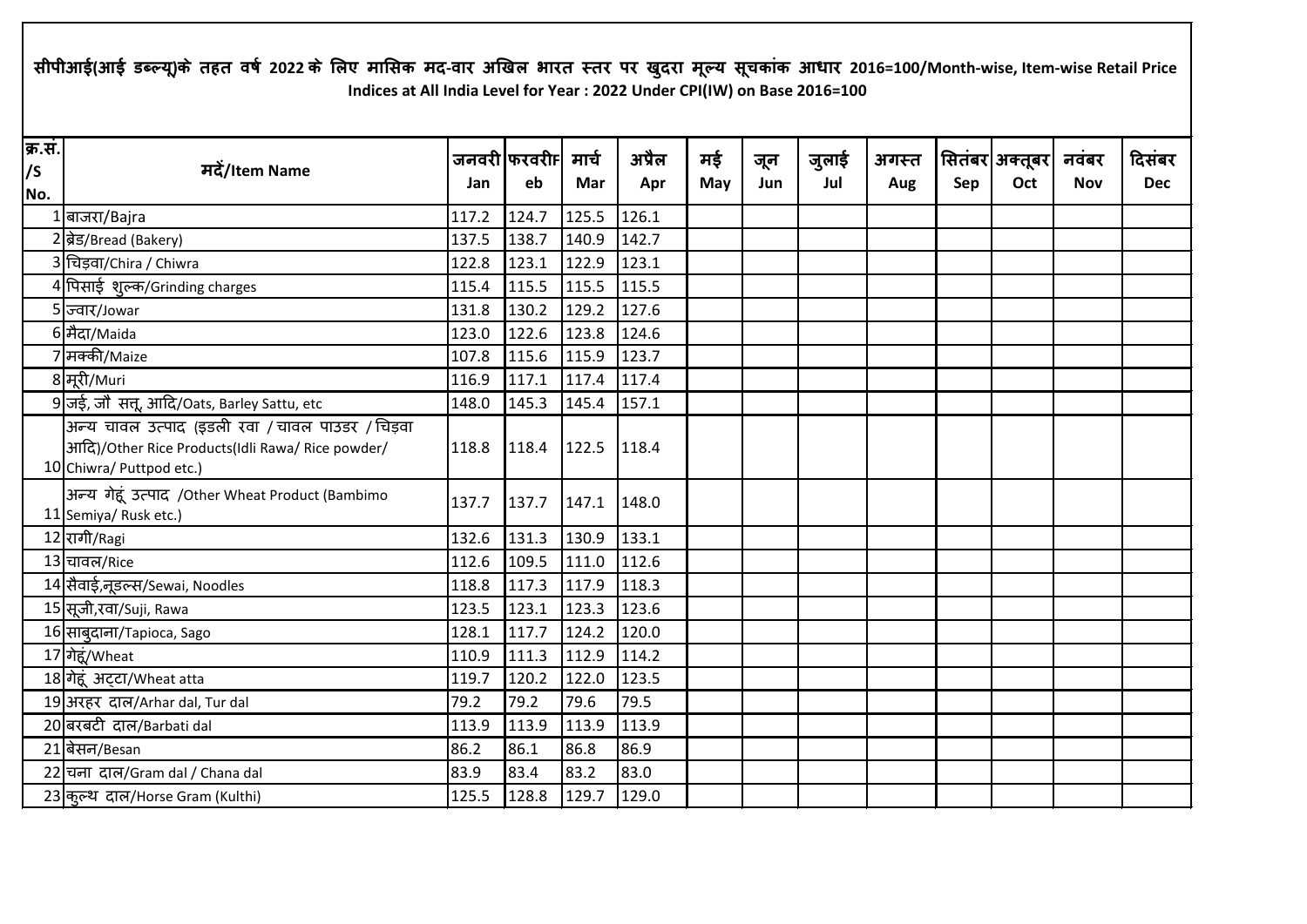| 24 सफेद चना/Kabli channa / White gram                                                    | 98.8  | 99.0  | 99.8          | 99.9  |  |  |  |  |
|------------------------------------------------------------------------------------------|-------|-------|---------------|-------|--|--|--|--|
| 25 खेसरी दाल/Khesari dal                                                                 | 246.5 | 251.4 | 251.4         | 251.4 |  |  |  |  |
| 26 लोबिया, रोंगी आदि/Lobia/Raungi etc                                                    | 129.1 | 128.4 | 124.3         | 124.5 |  |  |  |  |
| 27 मसूर दाल/Masur Dal                                                                    | 104.3 | 105.0 | 105.9         | 107.3 |  |  |  |  |
| 28 मिश्रित दालें//Mixed pulses                                                           | 109.3 | 110.3 | 111.0         | 111.4 |  |  |  |  |
| 29 मूंग दाल/Moong Dal                                                                    | 109.4 | 108.9 | 109.7         | 110.2 |  |  |  |  |
| 30 ਸੀਠ/Moth                                                                              | 120.7 | 112.9 | 112.9         | 112.9 |  |  |  |  |
| अन्य दाल उत्पाद/Other Pulses Products (Madali/ Fried<br>31 gram/ Mixed dal papad etc)    | 89.6  | 92.3  | 92.3          | 92.3  |  |  |  |  |
| 32 मटर दाल/Peas dal                                                                      | 243.9 | 231.4 | 224.5         | 210.2 |  |  |  |  |
| 33 राजमा/Rajmah                                                                          | 162.5 | 163.3 | 163.3         | 165.1 |  |  |  |  |
| 34 सोया उत्पाद/Soya Products(Nutri nugget etc)                                           | 133.4 | 134.1 | 134.2         | 134.8 |  |  |  |  |
| 35 सोयाबीन/Soyabean                                                                      | 142.7 | 143.6 | 146.2         | 147.5 |  |  |  |  |
| 36 उरद दाल/Urd Dal                                                                       | 80.0  | 78.9  | 78.1          | 78.0  |  |  |  |  |
| 37 शिश् आहार/Baby food                                                                   | 114.4 | 114.7 | 117.4         | 121.0 |  |  |  |  |
| 38 भैंस का दूध/Buffalo-Milk                                                              | 117.5 | 117.3 | 119.6         | 121.3 |  |  |  |  |
| 39 पनीर/Cheese                                                                           | 119.7 | 119.7 | 121.6         | 124.4 |  |  |  |  |
| 40 संघनित दूध/Condensed milk                                                             | 98.5  | 96.9  | 97.0          | 97.0  |  |  |  |  |
| 41 गाय का दूध/Cow-Milk                                                                   | 118.6 | 118.7 | 119.2         | 120.0 |  |  |  |  |
| 42 दहीं/Curd                                                                             | 110.9 | 110.9 | 111.7         | 113.0 |  |  |  |  |
| डेयरी मिल्क टोंड/डबल टोंड/पूर्ण मानक Dairy milk-<br>43 toned/double toned/whole standard | 123.7 | 123.7 | 124.0 125.7   |       |  |  |  |  |
| 44 आइसक्रीम/Ice Cream                                                                    | 112.4 | 113.2 | 114.7         | 114.7 |  |  |  |  |
| 45 खोया/Khoya                                                                            | 87.0  | 87.0  | 95.7          | 95.7  |  |  |  |  |
| 46 लेक्टोजन शिशु आहार/LACTOGEN-BABY FOOD                                                 | 111.0 | 109.7 | 122.9         | 123.0 |  |  |  |  |
| 47 लस्सी/LASSI                                                                           | 104.8 | 105.8 | 105.7         | 113.6 |  |  |  |  |
| 48 दूध क्रीम/Milk Cream                                                                  | 95.0  | 95.0  | 95.0          | 95.0  |  |  |  |  |
| 49 पनीर/Paneer                                                                           | 105.3 | 105.3 | 105.3         | 113.1 |  |  |  |  |
| 50 सूखा दूध/Powder milk                                                                  | 110.6 | 110.7 | 111.3         | 112.5 |  |  |  |  |
| 51 गाय का मांस/Beef                                                                      | 131.9 | 131.7 | 132.1         | 132.8 |  |  |  |  |
| 52 भैंस का मांस/Buffalo meat                                                             | 126.0 | 125.2 | 126.3         | 127.6 |  |  |  |  |
| 53 सुखी मछ्ली/Fish dry                                                                   | 140.8 | 140.8 | 140.5         | 140.8 |  |  |  |  |
| 54 ताजा मछली/Fish fresh                                                                  | 129.7 | 130.0 | $133.5$ 134.5 |       |  |  |  |  |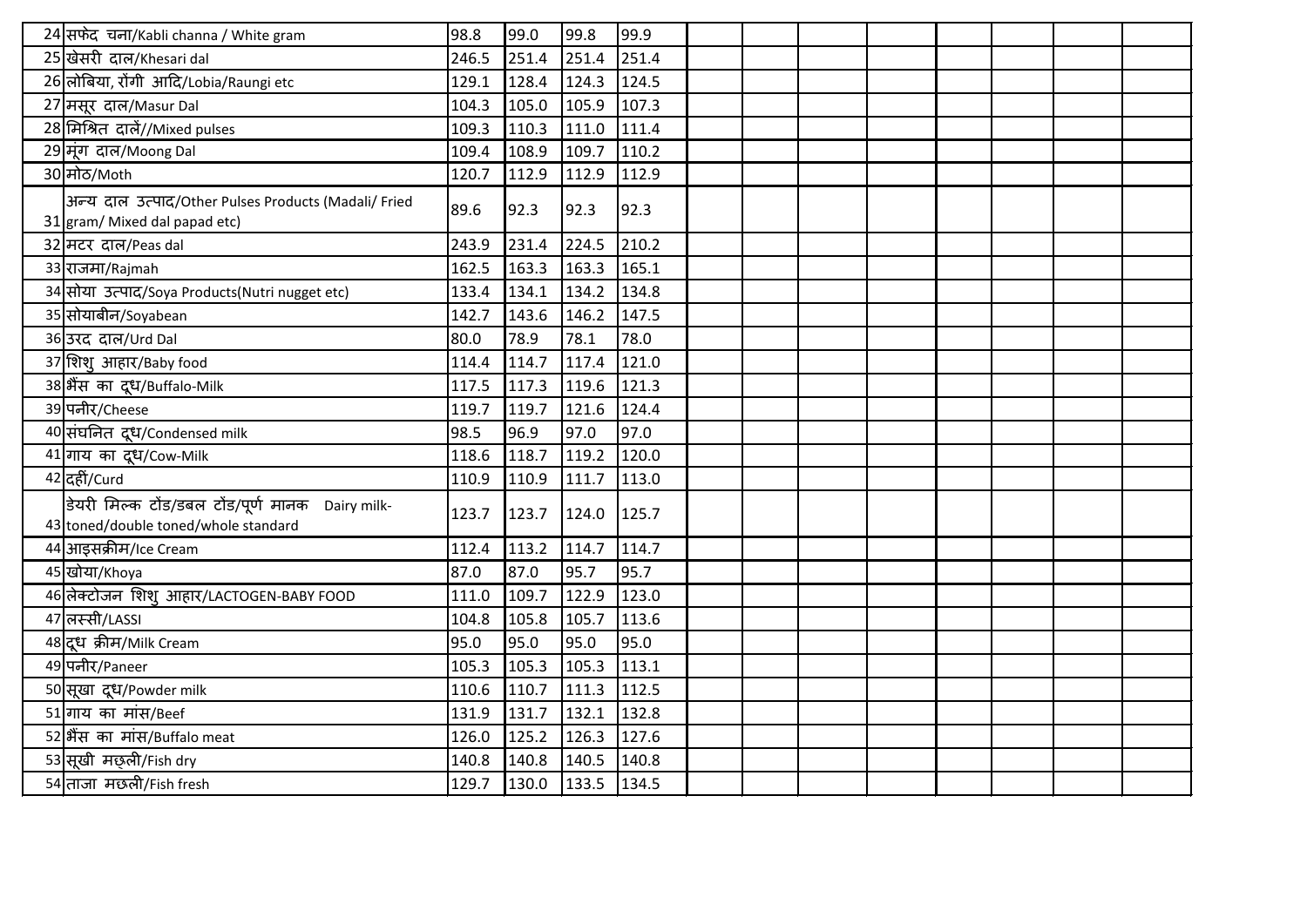| 55 बकरे का मांस /Goat Meat / Mutton                         | 155.8 | 156.5 | 157.1       | 157.6 |  |  |  |  |
|-------------------------------------------------------------|-------|-------|-------------|-------|--|--|--|--|
| 56 सुअर का मांस/Pork                                        | 145.7 | 145.8 | 147.2       | 149.9 |  |  |  |  |
| 57 मूर्गे का मांस Poultry/chicken                           | 128.3 | 132.3 | 144.7       | 146.5 |  |  |  |  |
| 58 बत्तक के अंडे/Eggs-duck                                  | 130.1 | 130.1 | 108.5       | 108.5 |  |  |  |  |
| 59 मुर्गी के अंडे/Eggs-hen                                  | 124.5 | 122.7 | 117.9       | 116.2 |  |  |  |  |
| 60 बटर/Butter                                               | 121.1 | 121.2 | 121.8       | 122.6 |  |  |  |  |
| 61 नारियल तेल/Cocunut oil                                   | 165.6 | 160.0 | 158.8       | 159.5 |  |  |  |  |
| 62 बिनोले का तेल/Cotton seed oil                            | 214.3 | 209.3 | 218.5       | 225.4 |  |  |  |  |
| 63 तिल का तेल/Gingelly oil                                  | 154.7 | 155.3 | 156.5       | 158.1 |  |  |  |  |
| 64 म्रॅगफली का तेल/Groundnut oil                            | 144.1 | 145.1 | 150.6       | 155.0 |  |  |  |  |
| 65 करडी का तेल/Kardi oil                                    | 112.3 | 112.3 | 112.3       | 112.3 |  |  |  |  |
| 66 सरसों का तेल/Mustard oil                                 | 164.9 | 164.1 | 166.0       | 165.8 |  |  |  |  |
| 67 पाम तेल/Palm oil                                         | 178.3 | 182.6 | 207.7       | 208.8 |  |  |  |  |
| 68 शुद्ध घी/Pure Ghee                                       | 123.4 | 124.4 | 126.6       | 129.7 |  |  |  |  |
| रिफाइंड वनस्पति तेल/REFINED वनस्पति तेल/VEGETABLE<br>69 OIL | 136.7 | 137.4 | 169.2 172.1 |       |  |  |  |  |
| 70 तोरी के बीज का तेल/Rapeseed oil                          | 164.4 | 165.0 | 167.4       | 184.2 |  |  |  |  |
| 71 चावल भूसी का तेल/Rice Bran oil                           | 164.1 | 172.6 | 176.5       | 189.4 |  |  |  |  |
| 72 सूरजमुखी तेल/Sunflower oil                               | 167.7 | 169.2 | 195.6       | 212.0 |  |  |  |  |
| 73 वनस्पति/Vanaspati                                        | 193.1 | 200.2 | 217.9       | 221.3 |  |  |  |  |
| 74 सोयाबीन का तेल/soyabeen oil                              | 190.5 | 195.6 | 205.1       | 212.3 |  |  |  |  |
| 75 बादाम/Almond                                             | 110.5 | 109.5 | 109.9       | 109.6 |  |  |  |  |
| 76 सेब/Apple                                                | 112.7 | 121.1 | 132.1       | 143.0 |  |  |  |  |
| 77 केला/Banana                                              | 110.0 | 110.4 | 112.7       | 116.4 |  |  |  |  |
| 78 काजू/Cashew nut                                          | 110.2 | 110.5 | 111.0       | 111.8 |  |  |  |  |
| 79 चीक/Chiku                                                | 107.4 | 107.8 | 108.7       | 108.3 |  |  |  |  |
| 80 सूखा नारियल/Coconut dry/Copra                            | 154.7 | 154.5 | 154.4       | 153.6 |  |  |  |  |
| 81 ताजा नारियल/Coconut fresh with pulp                      | 137.1 | 134.1 | 135.5       | 134.3 |  |  |  |  |
| 82 सीताफल/Custard apple                                     | 0.0   | 0.0   | 0.0         | 0.0   |  |  |  |  |
| 83 छुआरा/DRY DATES/CHHUHARA                                 | 158.7 | 155.6 | 158.0       | 158.3 |  |  |  |  |
| 84 अंगूर/Grapes                                             | 124.2 | 114.5 | 111.1       | 113.6 |  |  |  |  |
| 85 अमरूद/Guava                                              | 132.5 | 134.8 | 133.1       | 136.5 |  |  |  |  |
| 86 कटहल (पका)/Jack fruit / Kathal ripe                      | 0.0   | 0.0   | lo.o        | 0.0   |  |  |  |  |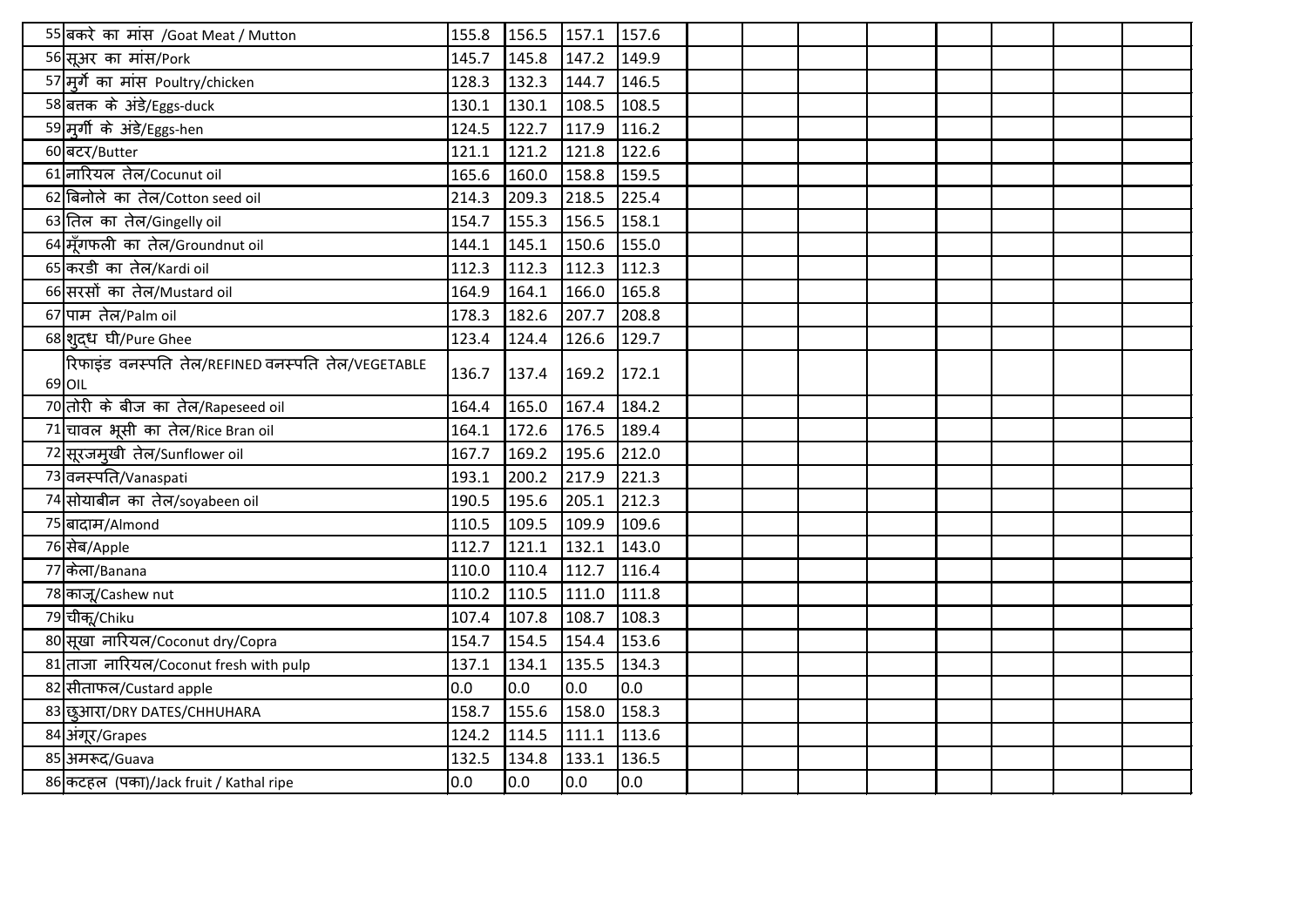| 87 जामून/Jamun/Jambu fruit                | 0.0   | 0.0   | 0.0   | 0.0   |  |  |  |  |
|-------------------------------------------|-------|-------|-------|-------|--|--|--|--|
| 88 खरबूजा/Kharbooza                       | 167.9 | 124.3 | 182.4 | 140.6 |  |  |  |  |
| 89 किन्नू/Kinnow                          | 103.3 | 101.7 | 103.6 | 148.9 |  |  |  |  |
| 90 किशमिश/Kishmish/Raisin                 | 109.7 | 110.1 | 109.5 | 110.1 |  |  |  |  |
| 91 कीवी/Kiwi fruit                        | 0.0   | 0.0   | 0.0   | 0.0   |  |  |  |  |
| 92 लीची/Leechi                            | 0.0   | 0.0   | 0.0   | 135.3 |  |  |  |  |
| 93 मखाना/Makhana                          | 124.7 | 126.4 | 122.3 | 123.1 |  |  |  |  |
| 94 आम/Mango                               | 0.0   | 98.5  | 180.8 | 177.7 |  |  |  |  |
| 95 मूनक्का/Monacca                        | 116.9 | 116.1 | 116.1 | 116.8 |  |  |  |  |
| 96 मोसमी/Mosumbi                          | 138.9 | 136.2 | 132.7 | 140.1 |  |  |  |  |
| 97 संतरा/Orange                           | 124.7 | 133.9 | 142.3 | 156.7 |  |  |  |  |
| 98 पपीता/Рарауа                           | 120.9 | 124.3 | 125.3 | 126.7 |  |  |  |  |
| 99 नाशपती/Pears/Nashpati                  | 0.0   | 0.0   | 0.0   | 0.0   |  |  |  |  |
| 100 अनानास/Pineapple                      | 103.5 | 158.0 | 147.0 | 258.1 |  |  |  |  |
| 101 आलू बुखारा/Plum/Aloo Bukhara          | 0.0   | 0.0   | 0.0   | 0.0   |  |  |  |  |
| 102 अनार/Pomegranate/Anar                 | 132.7 | 136.8 | 142.4 | 140.1 |  |  |  |  |
| 103 अखरोट/Walnut                          | 122.6 | 119.6 | 121.3 | 124.2 |  |  |  |  |
| 104 तरबूज/Water melon                     | 202.8 | 163.3 | 138.0 | 124.0 |  |  |  |  |
| 105 मूँगफली/groundnut                     | 123.9 | 123.0 | 122.9 | 120.5 |  |  |  |  |
| 106 सिंघाड़ा/singhara                     | 109.6 | 108.0 | 105.1 | 0.0   |  |  |  |  |
| 107 अरबी/Arbi / Arum                      | 137.2 | 143.6 | 152.0 | 156.3 |  |  |  |  |
| 108 बांस की कोपलें/Bamboo Shoot           | 100.0 | 100.0 | 100.0 | 100.0 |  |  |  |  |
| 109 हरा केला/Banana green                 | 131.8 | 126.0 | 130.7 | 140.6 |  |  |  |  |
| 110 बरबती फली/Barbati Phalli/Sajan Phalli | 97.9  | 94.6  | 91.5  | 94.5  |  |  |  |  |
| 111 बथुआ साग/Bathua sag                   | 500.0 | 500.0 | 500.0 | 500.0 |  |  |  |  |
| 112 चुकंदर/Beetroot                       | 245.8 | 156.6 | 119.7 | 116.7 |  |  |  |  |
| 113 करेला/Bitter gourd (Karela)           | 149.6 | 143.9 | 153.9 | 141.4 |  |  |  |  |
| 114 बैंगन/Brinjal                         | 156.9 | 155.2 | 143.5 | 148.5 |  |  |  |  |
| 115 चल कुमरा/CHAL KUMRA                   | 0.0   | 0.0   | 0.0   | 98.0  |  |  |  |  |
| 116 पत्तागोभी/Cabbage                     | 168.5 | 152.5 | 138.7 | 143.0 |  |  |  |  |
| 117 शिमला मिर्च/Capsicum                  | 145.6 | 144.2 | 144.0 | 143.8 |  |  |  |  |
| 118 गाजर/Carrot                           | 160.3 | 149.2 | 136.2 | 126.6 |  |  |  |  |
| 119 फूलगोभी/Cauliflower                   | 147.1 | 138.6 | 133.7 | 149.1 |  |  |  |  |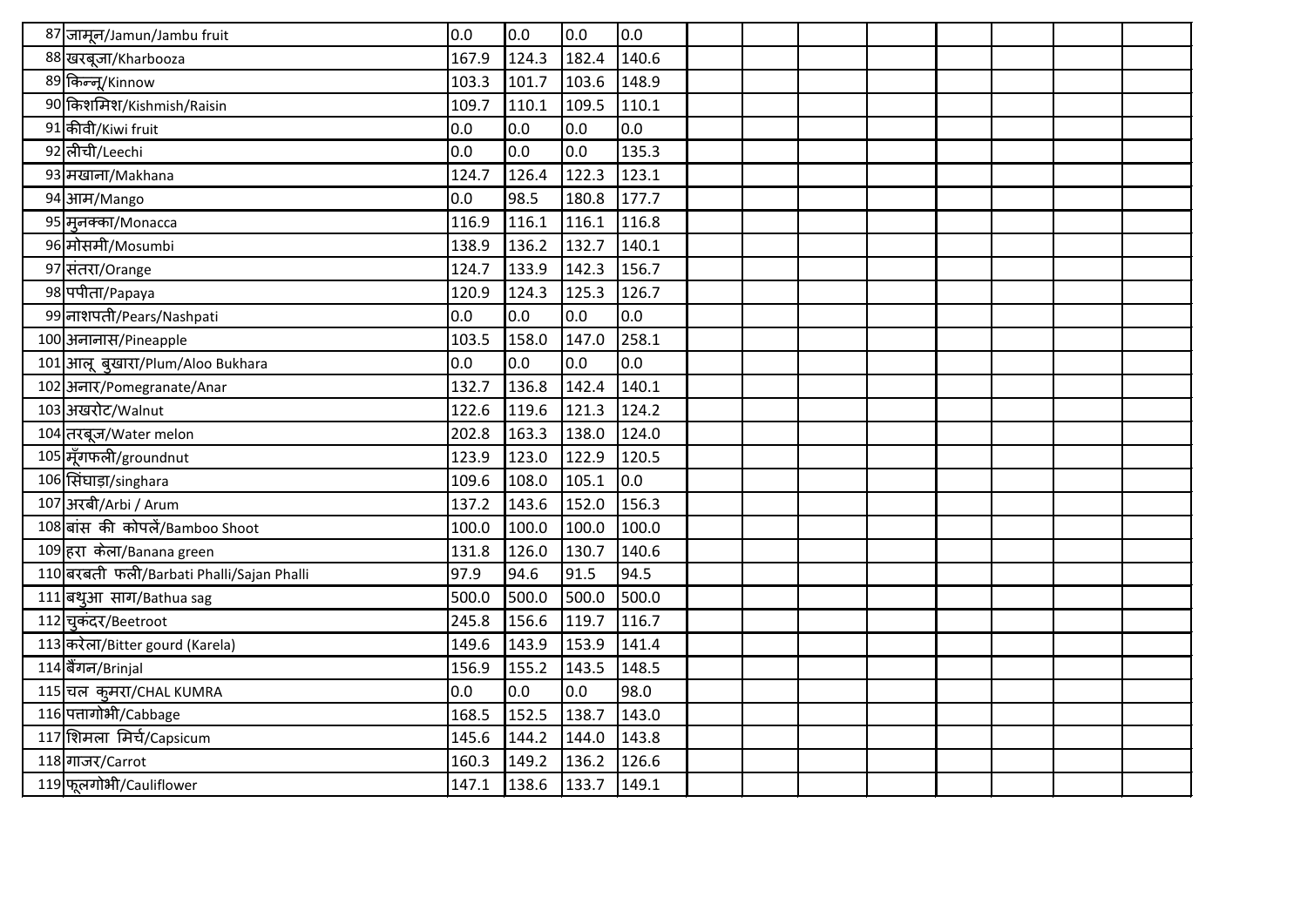| 120 चावली फली/Chawli Phalli                                                                   | 99.5  | 99.5  | 99.5          | 99.6  |  |  |  |  |
|-----------------------------------------------------------------------------------------------|-------|-------|---------------|-------|--|--|--|--|
| 121 हरी मिर्च/Chillies Green                                                                  | 133.8 | 147.3 | 165.5         | 161.3 |  |  |  |  |
| 122 खीरा/Cucumber                                                                             | 140.5 | 138.8 | 133.5 121.7   |       |  |  |  |  |
| 123 करी पता/Curry leaves                                                                      | 173.3 | 173.3 | 183.9         | 201.9 |  |  |  |  |
| 124 कमल डंडी/Drum stick                                                                       | 541.8 | 387.3 | 218.1         | 124.1 |  |  |  |  |
| 125 फ्रेंच बीन/French-been, Beans                                                             | 126.9 | 110.9 | 108.4         | 129.8 |  |  |  |  |
| 126 लहसुन/Garlic                                                                              | 89.0  | 86.3  | 85.8          | 86.5  |  |  |  |  |
| 127 अदरक/Ginger                                                                               | 104.3 | 101.9 | 111.1         | 108.9 |  |  |  |  |
| 128 घिया(लौकी)/Gourd (Lauki)                                                                  | 147.0 | 151.1 | 146.6         | 143.3 |  |  |  |  |
| 129 ग्वार फली/Gowar Phali                                                                     | 142.2 | 147.9 | 151.0         | 140.0 |  |  |  |  |
| 130 हरा धनिया/Green coriander leaves                                                          | 163.1 | 149.4 | 152.8         | 161.7 |  |  |  |  |
| 131 कटहल/Jack fruit / Kathal                                                                  | 0.0   | 0.0   | 151.2 151.1   |       |  |  |  |  |
| 132 कश्मीरी पत्तियाँ/KASHMIRI LEAVES                                                          | 87.1  | 78.8  | 88.0          | 74.3  |  |  |  |  |
| 133 कूयश/Kuash                                                                                | 82.6  | 82.6  | 82.6          | 82.6  |  |  |  |  |
| कुंदुरु/गंगुरा/तोताकुरा/गोकूकुरा/Kundru/Gअंगुरा/तोताकुरा/गोकु<br>134 T/angura/Totakura/Goguku | 189.7 | 221.9 | 130.1 145.0   |       |  |  |  |  |
| 135   भिंडी/Lady's finger                                                                     | 184.4 | 157.3 | 150.1 150.6   |       |  |  |  |  |
| 136 नींबू/Lemon                                                                               | 96.7  | 100.0 | 151.5 222.2   |       |  |  |  |  |
| 137 राई साग/Lettuce/ Rai Saag                                                                 | 122.6 | 122.6 | 122.6 119.6   |       |  |  |  |  |
| 138 हरा आम/Mango-Green                                                                        | 158.4 | 275.7 | 166.1 120.3   |       |  |  |  |  |
| 139 मेथी/Methi                                                                                | 132.7 | 125.0 | 133.5 136.5   |       |  |  |  |  |
| 140 मशरूम/Mushroom                                                                            | 119.1 | 116.2 | 121.0 113.4   |       |  |  |  |  |
| 141 सरसों पत्ती/Mustard leaves                                                                | 103.8 | 103.8 | 103.8         | 0.0   |  |  |  |  |
| 142 प्याज/Onion                                                                               | 213.3 | 209.3 | 178.2 147.4   |       |  |  |  |  |
| 143 हरा प्याज/Onion with green leaves                                                         | 159.2 | 159.2 | 159.2 159.2   |       |  |  |  |  |
| 144 पालक/Palak                                                                                | 161.2 | 153.1 | 152.4 157.9   |       |  |  |  |  |
| 145 हरा पपीता/Papaya Green                                                                    | 93.8  | 95.4  | 87.3          | 86.5  |  |  |  |  |
| 146 परवल/Parwal/Parmal/Patal                                                                  | 129.1 | 270.9 | 277.1         | 179.9 |  |  |  |  |
| 147 मटर/Peas                                                                                  | 101.1 | 101.7 | 108.1         | 149.2 |  |  |  |  |
| 148 पोई साग/Poi sag                                                                           | 183.6 | 183.6 | 183.6 183.6   |       |  |  |  |  |
| 149 पोई/लाल/खोड़ा/भाजी साग/Poi/lal/khora/bhaji-sag                                            | 174.0 | 175.6 | 172.7         | 162.1 |  |  |  |  |
| 150 आलू/Potato                                                                                | 113.8 | 110.2 | 116.9         | 123.5 |  |  |  |  |
| 151 पुदीना/Pudina/Mint leaves                                                                 | 197.4 | 171.2 | $161.3$ 141.3 |       |  |  |  |  |
|                                                                                               |       |       |               |       |  |  |  |  |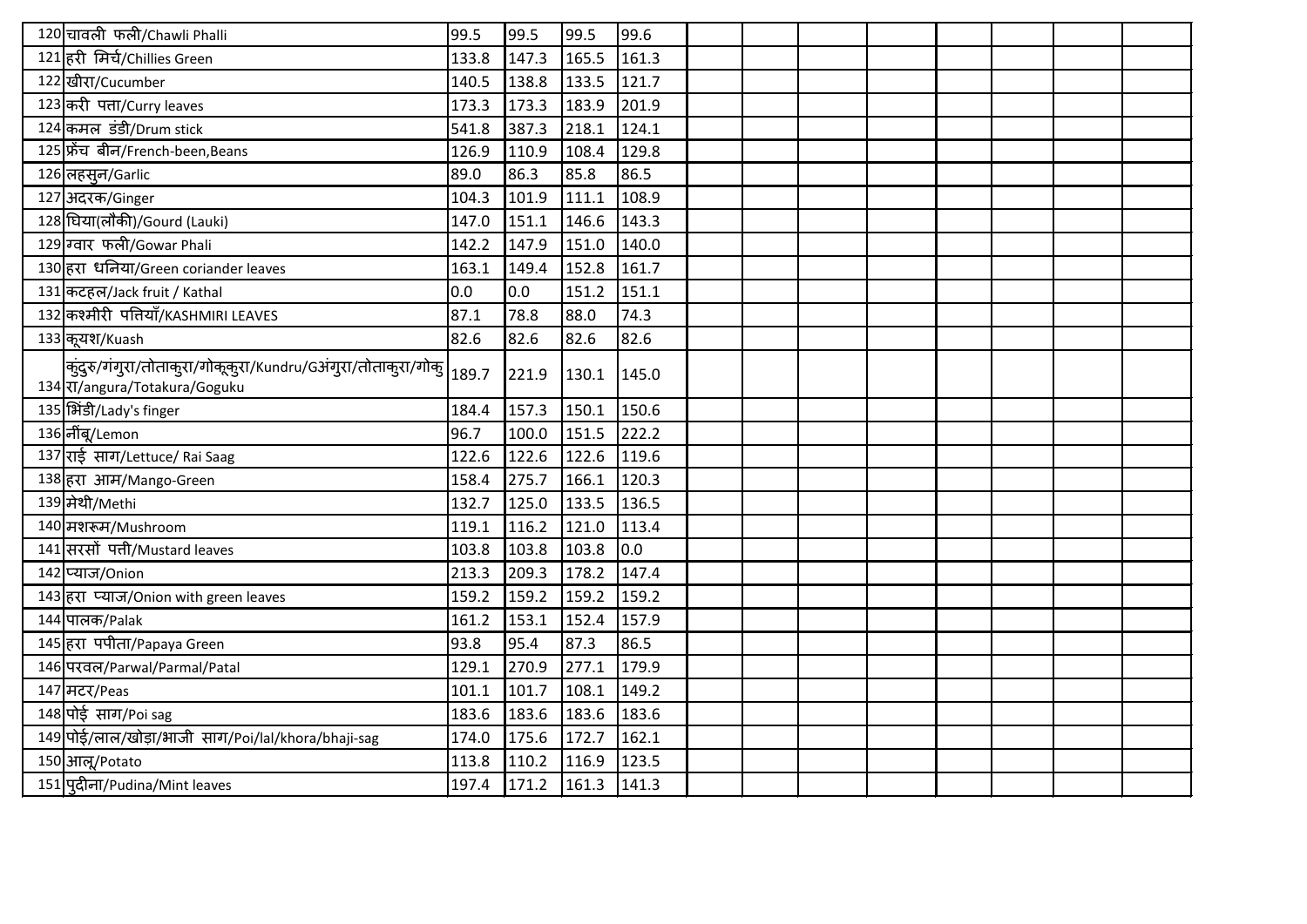| 152 कदद/Pumpkin (Kaddu)                       | 142.3 | 143.2 | 146.4 | 141.6 |  |  |  |  |
|-----------------------------------------------|-------|-------|-------|-------|--|--|--|--|
| 153 मूली/Radish                               | 141.0 | 131.6 | 142.1 | 154.8 |  |  |  |  |
| 154 राई साग/Rai saag                          | 182.1 | 182.1 | 182.1 | 182.1 |  |  |  |  |
| 155 चिचिंडा/Snake-Gourd                       | 146.5 | 116.7 | 99.5  | 118.9 |  |  |  |  |
| 156 सब्ज़ी/Squash vegetable                   | 0.0   | 0.0   | 157.6 | 122.0 |  |  |  |  |
| 157 टिंडा/Tinda                               | 155.4 | 143.0 | 185.4 | 120.4 |  |  |  |  |
| 158 टमाटर/Tomato                              | 146.9 | 114.6 | 103.6 | 130.6 |  |  |  |  |
| 159 तोराई/Torai, Jingatorai                   | 148.1 | 143.2 | 161.7 | 173.9 |  |  |  |  |
| 160 शलगम/Turnip                               | 175.0 | 170.1 | 170.9 | 164.0 |  |  |  |  |
| 161 दिसी शक्कर/Desi Shakkar(brown)            | 127.3 | 124.6 | 125.6 | 125.2 |  |  |  |  |
| 162 ग्इ/Gur                                   | 116.1 | 115.3 | 114.8 | 115.4 |  |  |  |  |
| 163 शहद/Honey                                 | 103.7 | 104.5 | 105.0 | 105.6 |  |  |  |  |
| 164 जैम,जेली आदि/Jam, Jelly etc.              | 126.5 | 126.5 | 127.4 | 128.5 |  |  |  |  |
| 165 बुरा/Khandsari (Desi Sugar) / Bura        | 120.0 | 118.7 | 119.1 | 120.7 |  |  |  |  |
| 166 चटनी(सॉस))/Sauce                          | 105.1 | 105.4 | 107.2 | 108.0 |  |  |  |  |
| 167 मिश्री/Sugar candy (Misri)                | 119.8 | 115.5 | 119.8 | 119.8 |  |  |  |  |
| 168 देसी चीनी/Sugar-desi(khandsari)           | 111.5 | 111.5 | 111.5 | 111.5 |  |  |  |  |
| 169 सफ़ेद चीनी/Sugar-white                    | 110.3 | 109.9 | 109.7 | 109.6 |  |  |  |  |
| 170 ब्राउन शुगर/brown sugar                   | 113.9 | 113.9 | 111.5 | 113.9 |  |  |  |  |
| 171 हींग/Asafoetida                           | 127.7 | 128.3 | 128.9 | 130.3 |  |  |  |  |
| 172 तेज़ पत्ता/Bay leaves                     | 98.4  | 98.4  | 98.2  | 99.3  |  |  |  |  |
| 173 बड़ी इलायची/Cardamom-big                  | 104.7 | 104.7 | 104.7 | 110.1 |  |  |  |  |
| 174 छोटी इलायची/Cardamom-small                | 207.1 | 204.4 | 204.0 | 206.0 |  |  |  |  |
| 175 सूखी मिर्च/Chillies dry                   | 132.1 | 134.3 | 137.5 | 141.3 |  |  |  |  |
| 176 लौंग/Clove                                | 103.1 | 102.8 | 102.8 | 102.3 |  |  |  |  |
| 177 धनिया/Coriander                           | 99.7  | 99.2  | 101.9 | 106.5 |  |  |  |  |
| 178 जीरा/Cumin seed/Jira                      | 107.1 | 108.3 | 111.4 | 114.8 |  |  |  |  |
| 179 करी पाउडर/Curry powder                    | 119.1 | 119.1 | 118.8 | 119.5 |  |  |  |  |
| 180 मूँगफली तिलहन/ GROUND NUT OILSEEDS        | 114.6 | 114.6 | 114.6 | 113.1 |  |  |  |  |
| 181 मेथी बीज/Methi seeds                      | 106.5 | 106.5 | 105.9 | 105.8 |  |  |  |  |
| 182 गरम मसालें/Mixed spices / Garam masala    | 105.6 | 105.9 | 106.7 | 108.0 |  |  |  |  |
| 183 सरसों के बीज/Mustard seeds/other oilseeds | 134.8 | 134.6 | 135.9 | 136.3 |  |  |  |  |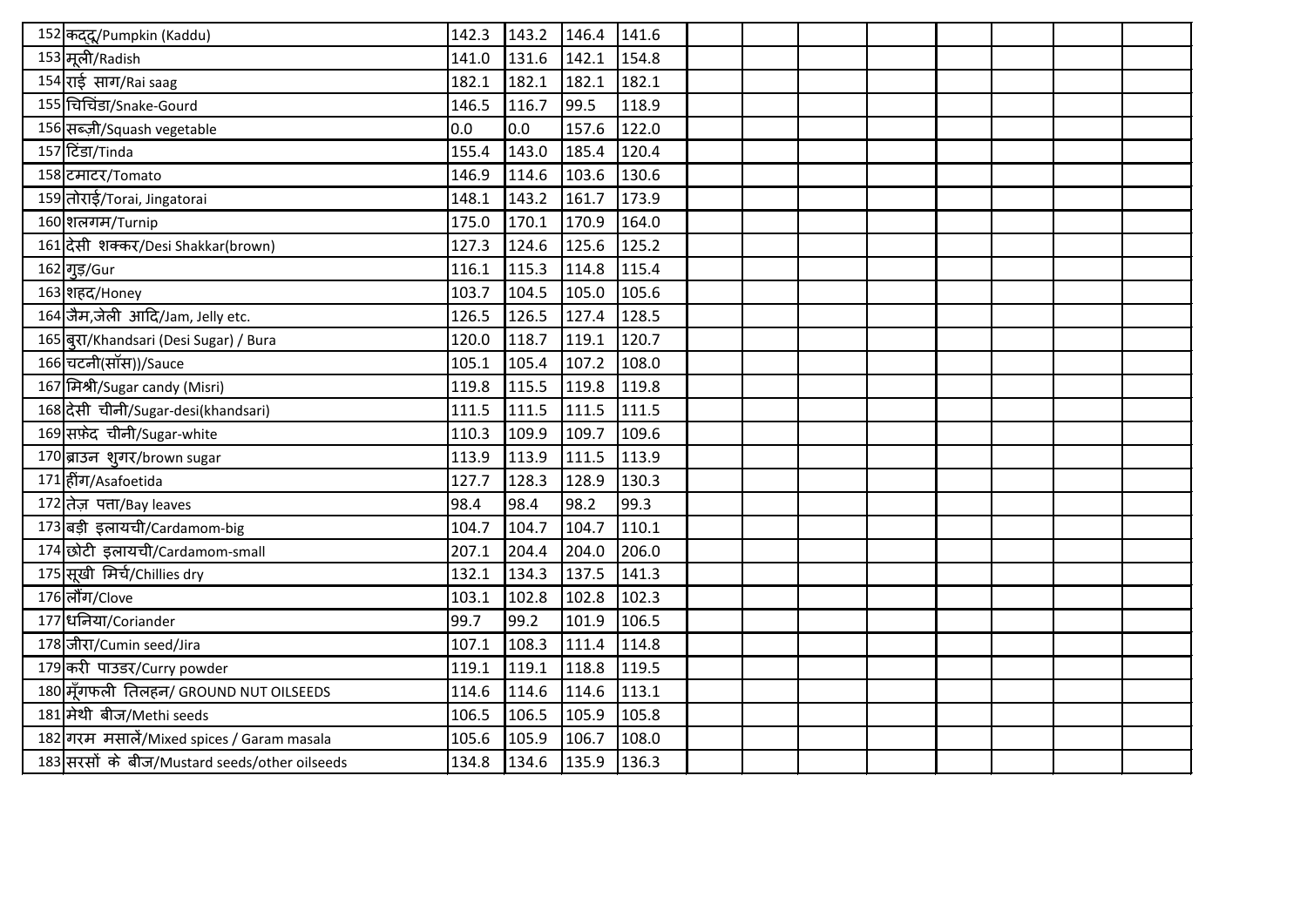| 184 अन्य मसाले/Other Spices (Ginger garlic paste etc.)                                        | 129.2 | 129.2 | $129.2$ 129.2 |       |  |  |  |  |
|-----------------------------------------------------------------------------------------------|-------|-------|---------------|-------|--|--|--|--|
| 185 काली मिर्च/Pepper                                                                         | 78.7  | 79.6  | 80.6          | 82.0  |  |  |  |  |
| 186 पोपी सीड/खस खस Poppy seed/Khas Khas                                                       | 291.6 | 297.5 | 303.8         | 307.4 |  |  |  |  |
| 187 इमली/Tamarind                                                                             | 136.7 | 134.7 | 134.5         | 131.9 |  |  |  |  |
| 188 हल्दी/Turmeric                                                                            | 109.5 | 110.4 | 111.6         | 112.9 |  |  |  |  |
| 189 नमक/salt                                                                                  | 122.6 | 125.0 | 127.0         | 129.5 |  |  |  |  |
| 190 कोको,चॉकलेट पेय आदि/Cocoa, chocolate drink, etc                                           | 141.4 | 141.5 | 141.5         | 141.4 |  |  |  |  |
| 191 कॉफी पाउडर/Coffee powder                                                                  | 103.9 | 104.1 | 104.2         | 102.2 |  |  |  |  |
| 192 शीतल पेय (बोतल/केन)/Cold beverages (bottle/canned)                                        | 112.1 | 112.9 | 113.3         | 111.0 |  |  |  |  |
| 193 फ़ूट जूस एवं शेक्स/Fruit Juice and shakes                                                 | 108.6 | 109.0 | 110.3         | 112.7 |  |  |  |  |
| 194 नारियल पानी/Green cocount water                                                           | 148.8 | 149.8 | 153.2         | 154.8 |  |  |  |  |
| 195 मिनरल पानी/Mineral water                                                                  | 99.9  | 99.9  | 99.9          | 99.9  |  |  |  |  |
| 196 स्केश एवं सिरप/Squashes & Syrups                                                          | 112.0 | 112.0 | 112.6         | 113.5 |  |  |  |  |
| 197 गन्ने का रस/Sugar cane juice                                                              | 134.8 | 136.0 | 136.5         | 142.0 |  |  |  |  |
| 198 चाय पत्ती/Tea-leaf                                                                        | 135.4 | 135.7 | 136.6         | 136.7 |  |  |  |  |
| 199 बिरयानी और तली मछली/ BIRYANI AND FRIED FISH                                               | 111.2 | 111.2 | $111.2$ 111.2 |       |  |  |  |  |
| भूजिया,नमकीन,मिक्सचर,चनाचूर, आदि/Bhujia, Namkeen,<br>200 Mixture, Chanachur etc               | 119.3 | 120.0 | 119.9         | 121.1 |  |  |  |  |
| 201 बिस्कूट/Biscuits                                                                          | 110.6 | 111.2 | 112.5         | 113.4 |  |  |  |  |
| 202 केक, पेस्ट्री/Cake, Pastry                                                                | 145.5 | 145.4 | 145.5         | 146.1 |  |  |  |  |
| 203 चिप्स, करकरे आदि/Chips, Kurkure etc.                                                      | 122.0 | 122.0 | 122.1         | 122.8 |  |  |  |  |
| 204 कोको उत्पाद/बोर्नविटा आदि/Cocoa products/Bournvits etc                                    | 109.0 | 109.0 | 109.0         | 109.7 |  |  |  |  |
| 205 गर्मकॉफी (कप)Coffee Hot-drink(cups)                                                       | 99.7  | 99.7  | 99.7          | 99.7  |  |  |  |  |
| 206 पका हुआ भोजन/Cooked Meals                                                                 | 122.7 | 123.1 | 123.5         | 125.2 |  |  |  |  |
| 207 चना सत्/Gram Sattu                                                                        | 99.9  | 98.3  | 97.9          | 98.6  |  |  |  |  |
| 208 भूनी हुई मूँगफली/Groundnut Roasted                                                        | 141.0 | 137.3 | 142.6         | 142.6 |  |  |  |  |
| 209 मंचूरियन/Manchurian                                                                       | 130.1 | 130.1 | 130.1         | 130.1 |  |  |  |  |
| नूडल्स,चाओमिन,मोमोस पिज्जा/Noodles, Chowmein,<br>210 Momos, Piza                              | 139.0 | 139.7 | $140.7$ 141.4 |       |  |  |  |  |
| Other Packeged Processed Food (Rusk/<br>211 तिलकुट/मैगी/पास्ता आदि/Tilkut/ Maggi/ Pasta etc.) | 78.4  | 78.4  | 78.4          | 78.4  |  |  |  |  |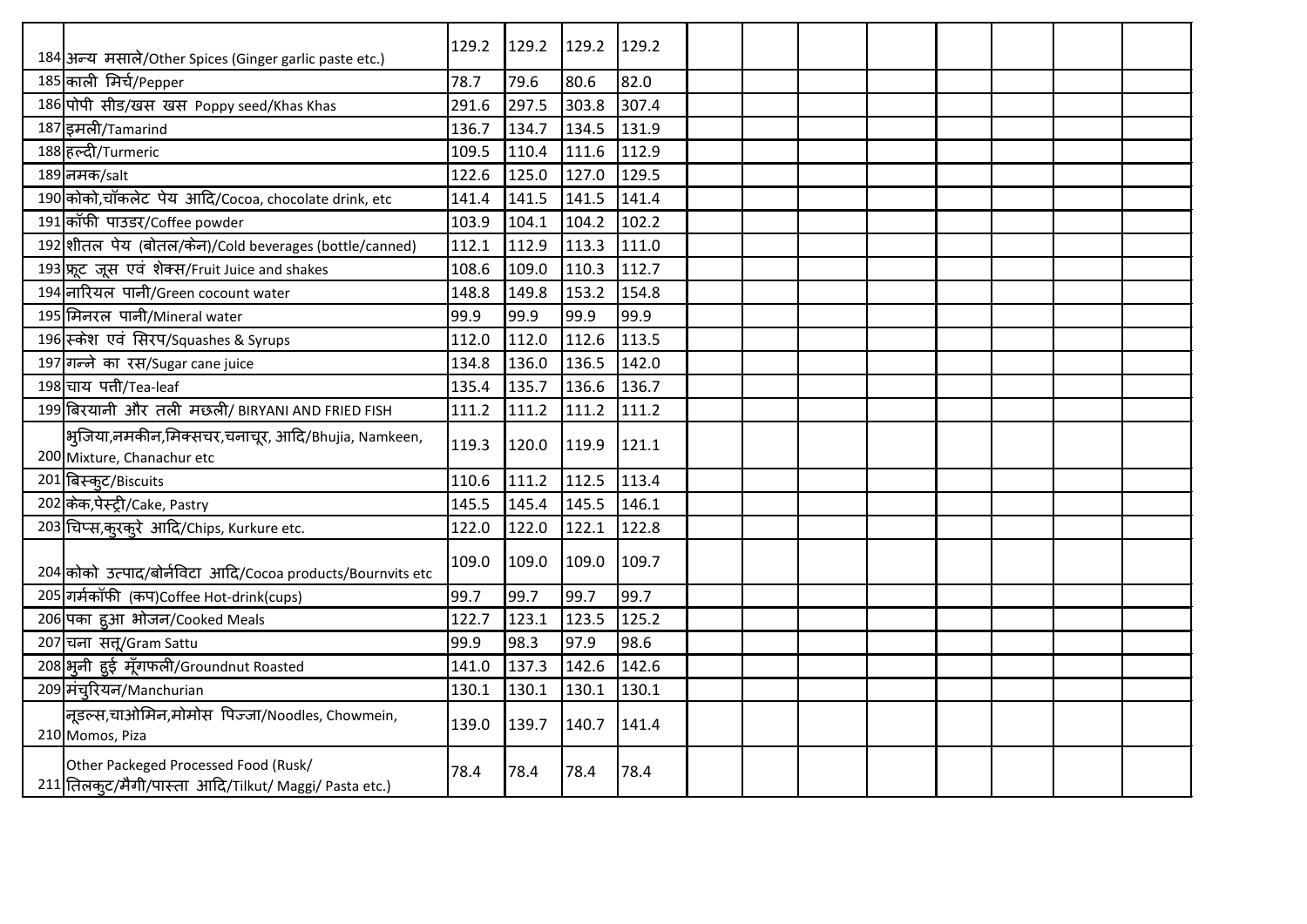| अन्य तैयार खादय पदार्थ (पानी पूरी/घुगरा/दबेली आदि)<br>Other Served Processed Food (Pani Puri/ Ghugra/ Dabeli<br>$212$ etc.) | 300.0 | 300.0 | 300.0         | 300.0 |  |  |  |  |
|-----------------------------------------------------------------------------------------------------------------------------|-------|-------|---------------|-------|--|--|--|--|
| 213 पापड़ वडीआदि/Papad, Vadi etc.                                                                                           | 110.4 | 111.0 | $111.8$ 111.8 |       |  |  |  |  |
| 214 भूना चना/Parched/Roasted gram                                                                                           | 227.7 | 227.7 | 227.7         | 227.7 |  |  |  |  |
| 215 पाव भाजी, वड़ापाव आदि/ Pav Bhaji, Vada Pav etc.                                                                         | 126.5 | 128.1 | 128.8         | 129.6 |  |  |  |  |
| 216 आचार/Pickles                                                                                                            | 126.9 | 127.8 | 128.4         | 129.4 |  |  |  |  |
| स्नेक्स नमकीन समोसा, पकोड़ा आदि/Snack saltish-Samosa,<br>217 Pakora etc.                                                    | 123.9 | 124.1 | 124.9 127.9   |       |  |  |  |  |
| स्नैक स्वीट (खोया, मैदा, बेसन आदि से बना)/Snack<br>218 sweet(made from Khoya, Maida, Besan etc)                             | 122.3 | 122.5 | $122.5$ 123.4 |       |  |  |  |  |
| 219 गर्म चाय(कप)Tea Hot-drink (cups)                                                                                        | 118.5 | 118.0 | 118.9 119.8   |       |  |  |  |  |
| 220 टॉफी, चॉकलेट /Toffee, Chocolate                                                                                         | 109.6 | 109.5 | 110.2         | 111.1 |  |  |  |  |
| 221 वड़ा,इडली,डोसा/VADA, IDLI, DOSA                                                                                         | 131.3 | 131.5 | 132.6         | 136.1 |  |  |  |  |
| 222 बीयर/Beer                                                                                                               | 135.3 | 136.4 | 137.0         | 137.1 |  |  |  |  |
| 223 बीड़ी/Bidi                                                                                                              | 140.6 | 140.6 | 141.1         | 141.4 |  |  |  |  |
| 224 खाने का तंबाकू/ Chewing tobacco                                                                                         | 149.0 | 148.8 | 148.6 144.2   |       |  |  |  |  |
| 225 सिगरेट/Cigarettes                                                                                                       | 136.8 | 136.8 | 137.2         | 137.3 |  |  |  |  |
| 226 देसी शराब/Country liquor                                                                                                | 155.7 | 155.7 | 158.5         | 157.4 |  |  |  |  |
| विदेशी शराब(ब्रेण्डी, व्हिस्की,वाइन आदि)Foreign/Refined<br>227 liquor(brandy, whisky, wine etc)                             | 137.3 | 138.1 | $141.3$ 142.4 |       |  |  |  |  |
| 228 हँडिया,टोड़डी,माड़ी,नीर Handia, Toddy, Madi, Neera                                                                      | 93.6  | 93.6  | 93.6          | 93.6  |  |  |  |  |
| 229 कथा/Katha                                                                                                               | 145.4 | 145.4 | 145.4         | 145.4 |  |  |  |  |
| 230 पत्ता तम्बाक्/Leaf tobacco                                                                                              | 153.9 | 155.0 | 155.1         | 154.0 |  |  |  |  |
| 231 नींबू/Lime                                                                                                              | 137.7 | 138.7 | 138.7         | 138.7 |  |  |  |  |
| 232 पान मसाला/Pan Masala                                                                                                    | 107.6 | 107.6 | 107.6         | 107.6 |  |  |  |  |
| 233 पान बीड़ा/ Pan finished                                                                                                 | 144.1 | 143.0 | 143.4         | 144.1 |  |  |  |  |
| 234 पान पत्ती/ Pan-leaf                                                                                                     | 155.3 | 163.4 | 176.7         | 173.0 |  |  |  |  |
| धूम्रपान तंबाक्, हुक्का तंबाक्/Smoking Tobacco, Hukka<br>235 tobacco                                                        | 100.0 | 100.0 | 100.0 100.1   |       |  |  |  |  |
| 236 सुपारी/Supari                                                                                                           | 150.0 | 153.2 | 154.0         | 158.7 |  |  |  |  |
| 237 मीठी सौंफ/Sweet saunf                                                                                                   | 116.8 | 109.8 | 109.3         | 109.3 |  |  |  |  |
| 238 ज़रदा, किमम, सूर्ती, गुटका आदि/Zarda, kimam, surti, Gutka etc                                                           | 146.4 | 146.4 | $147.0$ 147.2 |       |  |  |  |  |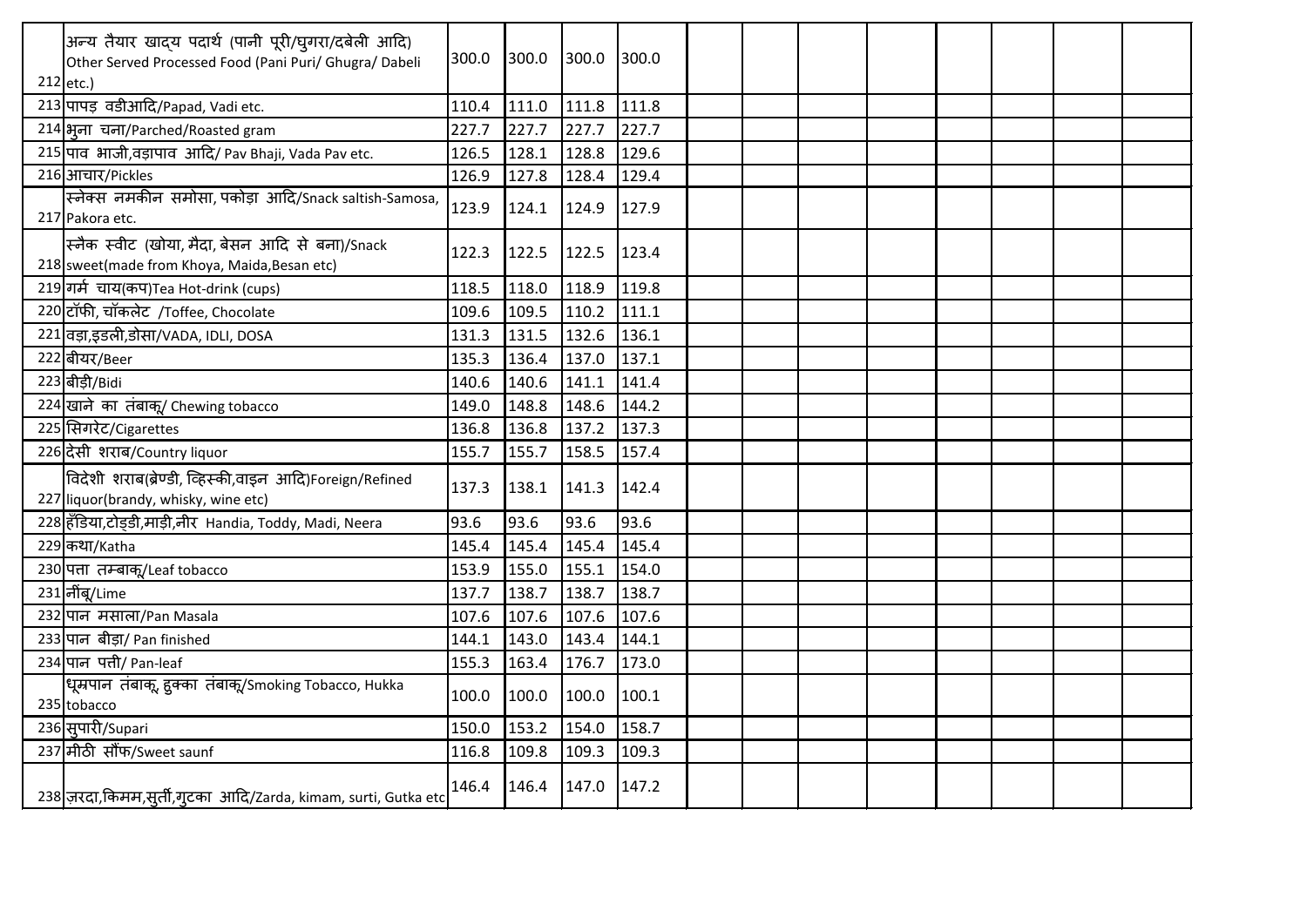|          | 239 बरमूडा, निक्कर आदि/Bermuda, Half Pant etc.                                                                                                    | 143.9       | 148.2 | 149.3         | 149.3 |  |  |  |  |
|----------|---------------------------------------------------------------------------------------------------------------------------------------------------|-------------|-------|---------------|-------|--|--|--|--|
|          | कैजुअल वियर (मैक्सी, नाइट ड्रेस)/Casual wear(incl maxis,<br>240 nightdresses)                                                                     | 131.2       | 131.2 | 131.4         | 132.5 |  |  |  |  |
|          | बच्चों के वस्त्र (फ्रॉक, स्कर्ट आदि)Children Garments(Frock,<br>241 Skirt etc)                                                                    | 127.5       | 127.9 | 128.9         | 133.2 |  |  |  |  |
|          | 242 कोट, ओवरकोट-रेडीमेड/Coat, Overcoat-Readymade                                                                                                  | 140.1       | 140.1 | 140.1         | 144.4 |  |  |  |  |
|          | 243 दखना (पारंपरिक पोशाक)/DAKHANA (TRADITIONAL DRESS)                                                                                             | 104.6       | 104.6 | 103.7 103.7   |       |  |  |  |  |
|          | 244 धोती/Dhoti                                                                                                                                    | 111.0       | 111.0 | 111.0         | 115.1 |  |  |  |  |
|          | 245 ड्राई क्लीनिंग, रंगाई/Dry Cleaning, Dyeing                                                                                                    | 157.9       | 157.9 | 157.9         | 159.9 |  |  |  |  |
|          | 246 दुपट्टा ओढ़नी/Dupatta Odhani                                                                                                                  | 129.0       | 129.0 | 130.1         | 130.1 |  |  |  |  |
|          | 247 पुरुषोंके सूटका कपड़ा -सिंथेटिक/Gents suiting-Synthetic                                                                                       | 127.3       | 127.3 | 127.3         | 127.3 |  |  |  |  |
|          | 248 रुमाल/Handkerchief                                                                                                                            | 121.2       | 119.8 | 121.2         | 142.5 |  |  |  |  |
|          | 249 क़्ती पायजामा का कपड़ा -पुरुषKurta-Panjama Suits-male                                                                                         | 132.1       | 132.1 | $134.4$ 135.8 |       |  |  |  |  |
|          | महिला के लिए कुर्ती पायजामा का कपड़ा /- Kurti-Panjama<br>250 Suits-female                                                                         | 114.6       | 115.0 | $115.7$ 117.1 |       |  |  |  |  |
|          | महिला के सूट का कपड़ा(सलवार,कमीज़,पेटीकोट, ब्लाउज<br>251 आदि/Ladies suiting(Salwar, Kamiz, Petticoat, Blouse etc.)                                | 136.2       | 137.2 | $137.1$ 138.1 |       |  |  |  |  |
|          | 252 लूंगी/Lungi                                                                                                                                   | 124.3       | 124.3 | 124.6 125.8   |       |  |  |  |  |
| 253 etc) | अन्य कपड़ा (चूड़ीदार पायजामा / बेल्ट / जैकेट / लहंगा<br>आदि)/Other Cloth (Churidar Pajama/ Belt/ Jacket/Appron                                    | 111.5 111.5 |       | $111.5$ 111.5 |       |  |  |  |  |
|          | अन्य परिधान (जैगिंग / ट्रैक सूट / दस्ताने / नकाब / कंपनी<br>ड्रेस आदि)/Other Garment (Jagging/ Track suit/<br>254 Gloves/Nakab/Company Dress etc) | 117.5       | 117.5 | $117.5$ 117.5 |       |  |  |  |  |
|          | 255 कॉटन साड़ी/Saree Cotton                                                                                                                       | 125.2       | 125.8 | 128.0         | 128.5 |  |  |  |  |
|          | 256 रेशमी साड़ी/Saree Silk                                                                                                                        | 120.2       | 120.5 | 120.5         | 121.0 |  |  |  |  |
|          | 257 सिंथेटिक साड़ी/Saree Synthetic                                                                                                                | 117.1       | 119.1 | 119.2         | 120.0 |  |  |  |  |
|          | 258 लड़कों की स्कूल यूनिफॉर्म /School uniform Boys                                                                                                | 126.3       | 127.6 | 129.0         | 133.8 |  |  |  |  |
|          | 259 लड़कियों की स्कूल यूनिफॉर्म /School uniform Girls                                                                                             | 120.8       | 122.5 | 124.6         | 127.4 |  |  |  |  |
|          | 260 शॉल, आवरण, दुपट्टा/Shawl, Wrapper, Scarf                                                                                                      | 102.3       | 104.1 | 103.5         | 103.5 |  |  |  |  |
|          | 261 कॉटन कमीज़ का कपड़ा/Shirt Cloth Cotton                                                                                                        | 127.3       | 127.8 | 126.9         | 129.2 |  |  |  |  |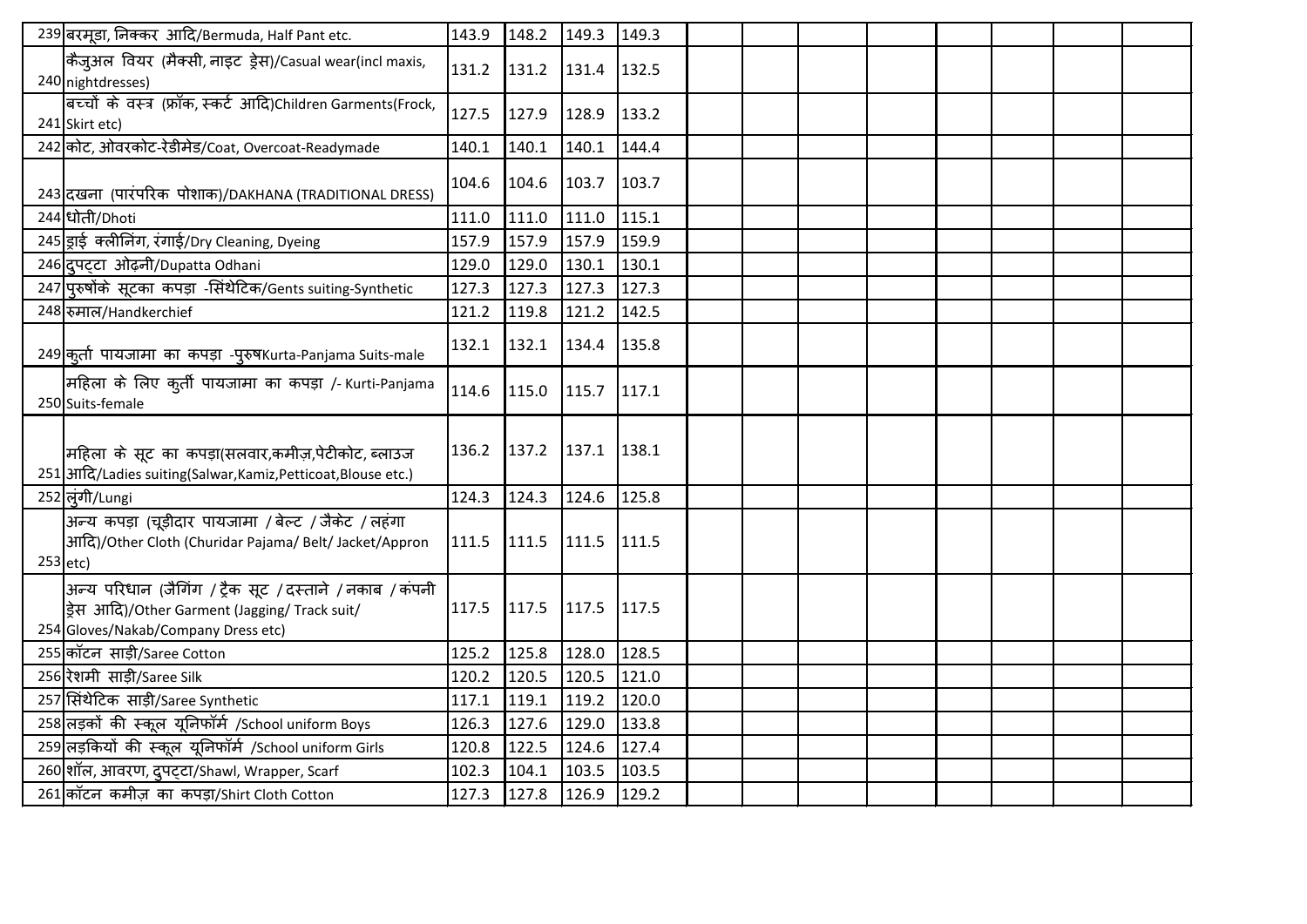| 262 सिंथेटिक कमीज़ का कपड़ा/Shirt Cloth-Synthetic                      | 133.9 | 136.8                   | $137.5$ 139.8 |       |  |  |  |  |
|------------------------------------------------------------------------|-------|-------------------------|---------------|-------|--|--|--|--|
| 263 शर्ट, टी-शर्ट-रेडीमेड/ Shirt, T-Shirt-Readymade                    | 114.1 | 115.1                   | 115.0         | 116.8 |  |  |  |  |
| 264 मोज़े/Socks                                                        | 125.1 | 125.1                   | $127.4$ 131.1 |       |  |  |  |  |
| 265 सिलाई शुल्क, कढ़ाई/Tailoring Charges, Embroidery                   | 135.2 | 135.6                   | 136.6 137.8   |       |  |  |  |  |
| 266 तौलिया, गमछा/Towel, Gamcha                                         | 120.4 | 122.3                   | 122.5         | 125.6 |  |  |  |  |
| 267 ट्राउजर, पैंट का कपड़ा-कॉटन/Trouser, Pant Cloth-Cotton             | 120.3 | 120.4                   | 121.1         | 121.6 |  |  |  |  |
| 268 ट्राउजर, पैंट का कपड़ा-सिंथेटिक/Trouser Pant Cloth-Synthetic       | 125.7 | 128.9                   | $129.2$ 130.3 |       |  |  |  |  |
| 269 ट्राउजर, पैंट रेडीमेड/Trouser, Pant Readymade                      | 121.4 | 121.9                   | 122.4         | 123.2 |  |  |  |  |
| 270 पगड़ी और हेडवियर/Turban and headwear                               | 129.9 | 129.9                   | 129.9         | 129.9 |  |  |  |  |
| 271 अंडरगारमेंट्स (जेंट्स, लेडीज़)/Undergarments(Gents, Ladies)        | 123.9 | 124.2                   | 125.8 127.4   |       |  |  |  |  |
| 272 बनियान, गंजी, बनियन/Vest, Ganji, Banian                            | 120.8 | 120.9                   | 122.1 124.5   |       |  |  |  |  |
| 273 वॉशर मैन, लॉन्ड्री, आयरनिंग/Washer man, Laundry, Ironing           | 143.8 | 143.8                   | 144.9         | 148.4 |  |  |  |  |
| 274 विंडचीटर/Windcheater                                               | 100.0 | 100.0                   | 100.0         | 100.0 |  |  |  |  |
| 275 ऊनी स्वेटर, पूल-ओवर/Woolen Sweater, Pull-over                      | 120.6 | 120.6                   | 121.3         | 123.0 |  |  |  |  |
| 276 कैनवास के जूते/Canvas Shoes                                        | 105.1 | 105.0                   | 105.8         | 108.8 |  |  |  |  |
| 277 बच्चों के जूते/KIDS SHOES                                          | 105.6 | 105.6                   | 105.6         | 105.6 |  |  |  |  |
| 278 चमड़े के बूट, जूते/Leather Boots, Shoes                            | 115.7 | 116.0                   | 116.8 118.1   |       |  |  |  |  |
| चिमड़े के सैंडल, चप्पल, स्लीपर/Leather Sandal, Chappal,<br>279 Slipp   | 112.4 | 112.2                   | $112.8$ 115.0 |       |  |  |  |  |
| 280 अन्य जूते (खेल के जूते)/Other Footwear(Sports Shoes)               | 108.3 | 108.3                   | 108.3         | 108.3 |  |  |  |  |
| 281 प्लास्टिक चप्पल/PLASTIC CHAPPAL                                    | 119.2 | 122.2                   | 122.2         | 122.2 |  |  |  |  |
| 282 पीवीसी जूते/PVC FOOTWEAR                                           | 100.0 | 100.0                   | 100.0         | 100.0 |  |  |  |  |
| 283 प्लास्टिक/पीवीसी जूते /Plastic/PVC Shoes                           | 125.6 | 129.0                   | 130.3         | 131.4 |  |  |  |  |
| जूतों का मुरम्म्त एवं रखरखाव/Repair and maintenance of<br>284 footwear | 100.0 | 100.0                   | 100.0         | 100.0 |  |  |  |  |
| 285 रेक्सीन सैंडल/Rexin Sandals                                        | 164.8 | 164.8                   | 164.8         | 164.8 |  |  |  |  |
| 286 रबर चप्पल/Rubber Chappal                                           | 124.3 | 127.8                   | 128.8         | 132.0 |  |  |  |  |
| 287 रबर गम बूट/Rubber Gum boots                                        | 118.6 | 118.6                   | 118.6         | 118.6 |  |  |  |  |
| 288 स्कूल के जूते/School shoes                                         | 107.2 | 107.2                   | 107.2 107.2   |       |  |  |  |  |
| 289 मोमबतियाँ/Candles(No with size)                                    |       | 110.4 110.4 110.4 110.4 |               |       |  |  |  |  |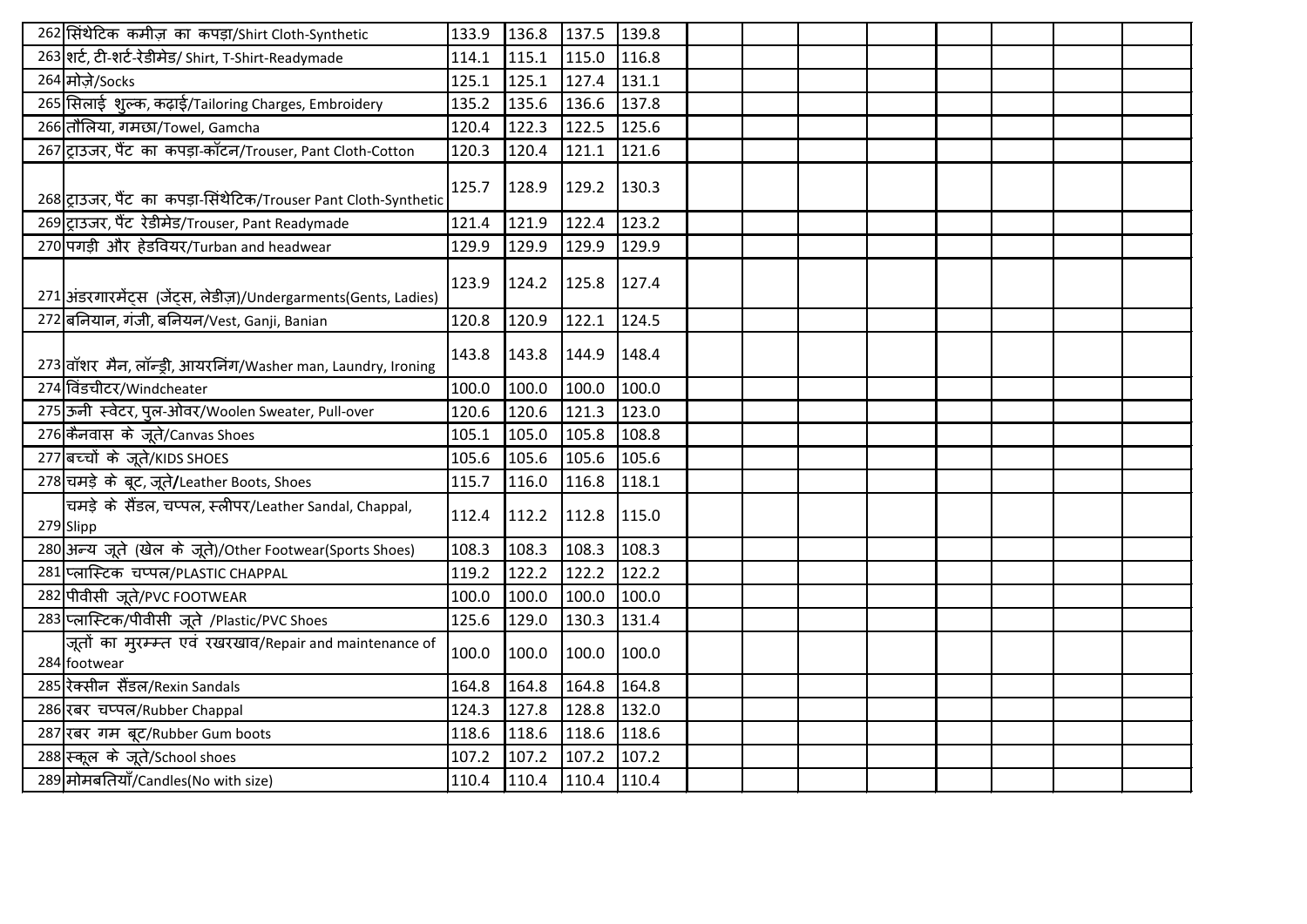| 290 लकड़ी का कोयला/Charcoal                                                                                                                   | 122.6 | 122.6         | 122.6 | 122.6 |  |  |  |  |
|-----------------------------------------------------------------------------------------------------------------------------------------------|-------|---------------|-------|-------|--|--|--|--|
| 291 नारियल के गोले/Coconut shells                                                                                                             | 128.2 | 128.2         | 128.2 | 128.2 |  |  |  |  |
| 292 रसोई गैस/एलपीजी /Cooking gas/ LPG                                                                                                         | 208.0 | 208.1         | 211.1 | 219.1 |  |  |  |  |
| 293 गोबर के उपले/Dung Cake                                                                                                                    | 126.6 | 126.6         | 126.6 | 126.6 |  |  |  |  |
| 294 घरेलू बिजली/Electricity Domestic                                                                                                          | 109.5 | 109.7         | 110.3 | 110.1 |  |  |  |  |
| 295 जलाऊ लकड़ी/Firewood and chips                                                                                                             | 129.3 | 129.6         | 129.7 | 130.1 |  |  |  |  |
| 296 मिटटी का तेल/Kerosene oil                                                                                                                 | 275.6 | 295.0         | 313.9 | 353.8 |  |  |  |  |
| 297 माचिस की डिब्बी/Match box                                                                                                                 | 115.2 | 116.4         | 117.3 | 118.4 |  |  |  |  |
| प्रिकाश के लिए अन्य तेल का उपयोग (सरसों /मूंगफली /<br>अरंडी आदि) के लिए Other Oil used for Lighting (Mustard /<br>298 Groundnut / Arandi etc) | 208.3 | 208.3         | 208.3 | 249.9 |  |  |  |  |
| 299 शीतल कोक/Soft coke                                                                                                                        | 119.0 | 119.0         | 119.0 | 119.4 |  |  |  |  |
| 300 एयर कंडीशनर, एयर कूलर/Air Conditioner, Air Cooler                                                                                         | 106.7 | 106.8         | 107.6 | 108.0 |  |  |  |  |
| 301 एल्युमीनियम के बर्तन/Aluminum Utensils                                                                                                    | 139.0 | 139.0         | 139.1 | 139.6 |  |  |  |  |
| 302 नाई, ब्यूटीशियन आदि/Barber, Beautician etc.                                                                                               | 139.1 | 139.2         | 139.4 | 142.0 |  |  |  |  |
| स्नान कक्ष और स्वच्छता उपकरण/Bath Room and Sanitary<br>303 equipment                                                                          | 147.2 | 147.4         | 147.9 | 150.3 |  |  |  |  |
| 304 बिस्तर, खाट/Bed stead, cot                                                                                                                | 111.8 | 112.4         | 114.6 | 116.2 |  |  |  |  |
| 305 चादर/Bed-Sheet                                                                                                                            | 126.6 | 127.1         | 128.6 | 128.9 |  |  |  |  |
| 306 बेड कवर/Bed-cover                                                                                                                         | 113.3 | 113.3         | 113.3 | 113.4 |  |  |  |  |
| 307 कंबल, गलीचा/Blanket, Rug                                                                                                                  | 125.3 | 125.2         | 126.5 | 127.0 |  |  |  |  |
| 308 ब्लू पाउडर / तरल/Blue Powder/Liquid                                                                                                       | 127.9 | 129.2         | 129.4 | 130.2 |  |  |  |  |
| 309 झाडू / वाइपर/Broom/Wiper                                                                                                                  | 107.0 | 107.0         | 107.0 | 107.0 |  |  |  |  |
| बाल्टी, पानी की बोतल /दूध पिलाने कीबोतल और अन्य<br>प्लास्टिक के सामान/Bucket, Water bottle/Feeding bottle<br>310 and other plastic goods      | 118.4 | 119.1         | 120.0 | 121.1 |  |  |  |  |
| कालीनऔर अन्य फर्श मैटिंग/Carpets,duries&other floor<br>311 mattings                                                                           | 92.1  | 92.1          | 92.1  | 92.1  |  |  |  |  |
| 312 हाँडी, थर्मस, थर्मो वेयर/Casserole, Thermos, Thermo ware                                                                                  | 117.1 | 117.4         | 117.4 | 205.7 |  |  |  |  |
| 313 चाइनावेयर टी सेट, डिनर सेट/Chinaware Tea Set, Dinner set                                                                                  | 97.5  | 97.5          | 97.5  | 97.5  |  |  |  |  |
| 314 कॉयर, रस्सी आदि/Coir, Rope etc.                                                                                                           | 134.8 | 134.8 136.0   |       | 155.1 |  |  |  |  |
| 315 कुक, अयाह, माली आदि/Cook,Ayah, Gardener etc.                                                                                              | 137.7 | $137.7$ 138.3 |       | 138.3 |  |  |  |  |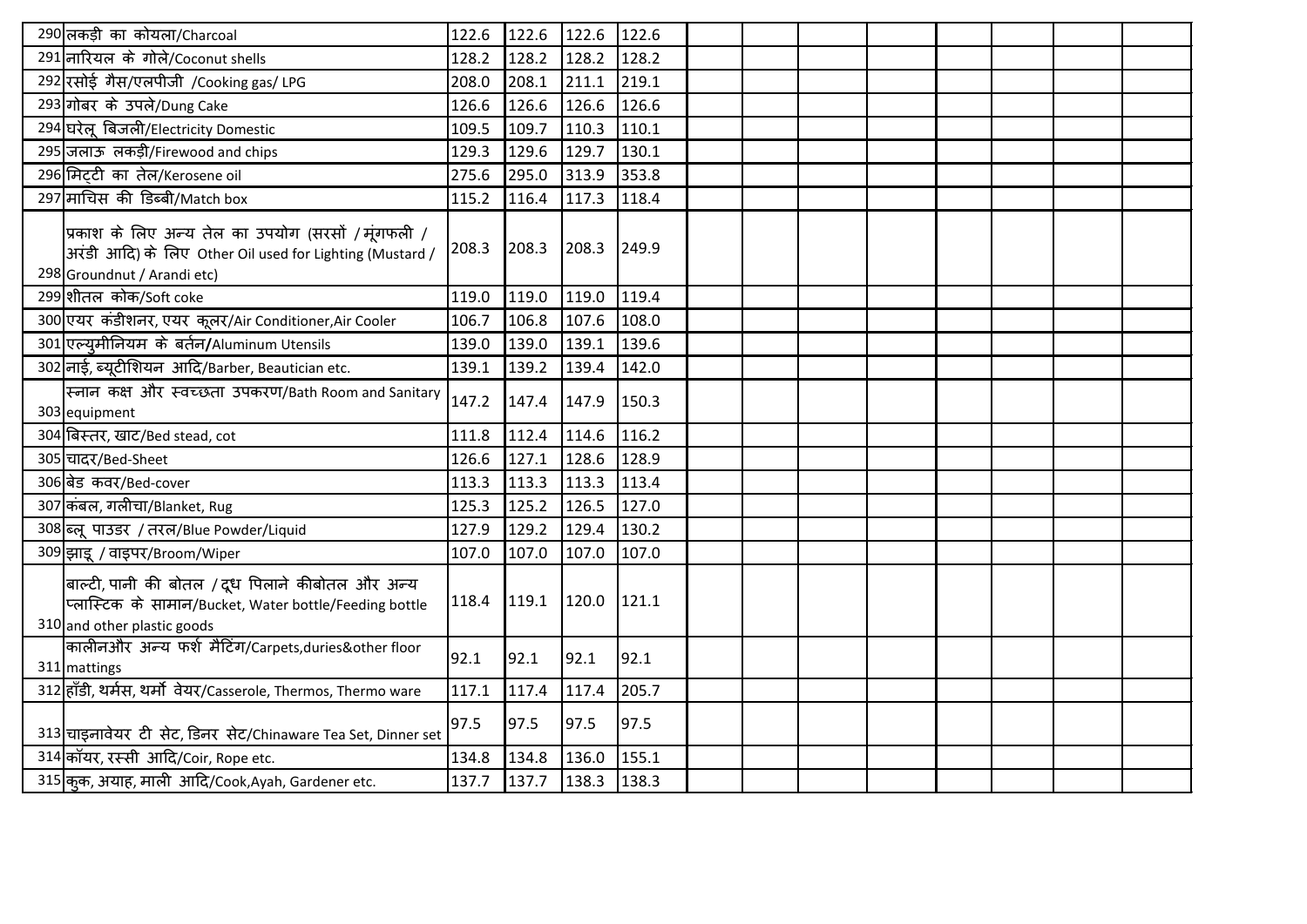| 316 पर्दे का कपड़ा/Curtain cloth                                                                                                           | 102.6 | 102.6                   | $102.6$ 102.6 |       |  |  |  |  |
|--------------------------------------------------------------------------------------------------------------------------------------------|-------|-------------------------|---------------|-------|--|--|--|--|
| 317 डिटर्जेंट, साबून / पाउडर आदि/Detergent, soap/Powder, etc.                                                                              |       | 112.4 113.5 114.8 115.7 |               |       |  |  |  |  |
| डाइनिंग टेबल, ड्रेसिंग टेबल, साइड टेबल टीवी स्टैंड / ट्रॉली<br>आदि/Dining Table, Dressing table, Side Table TV Stand /<br>318 Trolley etc. | 117.6 | 117.6                   | $124.2$ 124.4 |       |  |  |  |  |
| 319 घरेलू नौकर/Domestic servent(including kind)                                                                                            | 98.6  | 98.7                    | 98.9          | 98.9  |  |  |  |  |
| 320 इरी/Durrie                                                                                                                             | 84.0  | 84.0                    | 84.0          | 84.0  |  |  |  |  |
| 321 मिट्टी के बरतन/Earthenware                                                                                                             | 121.5 | 120.6                   | 123.3         | 126.7 |  |  |  |  |
| 322 इलेक्ट्रिक ट्यूब लाइट/Electric Tube Light                                                                                              | 112.1 | 112.2                   | 113.0         | 113.5 |  |  |  |  |
| 323 इलेक्ट्रिक बैटरी/Electric batteries                                                                                                    | 117.3 | 121.2                   | 121.2 121.2   |       |  |  |  |  |
| बिजली का बल्बएलईडी बल्ब के साथ//Electric bulb incl.<br>324 LED Bulb                                                                        | 115.2 | 115.4                   | $115.5$ 115.9 |       |  |  |  |  |
| 325 बिजली का पंखा/Electric fan                                                                                                             | 203.6 | 203.6                   | 203.6         | 203.6 |  |  |  |  |
| 326 बिजली का पंखा/Electric-fan                                                                                                             | 111.2 | 111.0                   | 112.5 114.5   |       |  |  |  |  |
| 327 एलेक्ट्रिक इस्त्री/Electric-iron                                                                                                       | 111.9 | 109.8                   | 109.8         | 110.3 |  |  |  |  |
| 328 इलेक्ट्रीशियन शुल्क/Electrician charges                                                                                                | 150.0 | 150.0                   | 150.0         | 150.0 |  |  |  |  |
| 329 फूल / फूल माला/Flowers/flower garlands                                                                                                 | 157.8 | 161.8                   | 162.9         | 156.3 |  |  |  |  |
| 330 फूड प्रोसेसर, मिक्सर, ब्लेंडर/Food Processor, Mixer, Blender                                                                           | 119.5 | 119.5                   | $119.5$ 119.8 |       |  |  |  |  |
| 331 कांच के बने पदार्थ/Glassware                                                                                                           | 128.5 | 128.5                   | 128.5         | 128.5 |  |  |  |  |
| नली पाइप, उद्यान उपकरण आदि/Hose Pipe, Garden<br>332 equipment etc.                                                                         | 101.6 | 101.6                   | $116.6$ 116.6 |       |  |  |  |  |
| 333 धूप (अगरबत्ती) /Incense (Agarbatti) Dhoop                                                                                              | 116.6 | 115.9                   | 116.7         | 117.0 |  |  |  |  |
| 334 इनवर्टर/Inverter                                                                                                                       | 114.4 | 114.0                   | 114.3         | 114.4 |  |  |  |  |
| 335 केरोसीन स्टोव, गैस स्टोव/Kerosene Stove, Gas Stove                                                                                     | 107.4 | 107.8                   | 107.8         | 108.0 |  |  |  |  |
| 336 गददा/Mattress                                                                                                                          | 121.4 | 121.4                   | 121.4         | 122.2 |  |  |  |  |
| 337 मच्छरदानी/Mosquito net                                                                                                                 | 122.5 | 122.5                   | 122.6         | 122.5 |  |  |  |  |
| मच्छर से बचाने वाली क्रीम, कीटनाशक/Mosquito repellent,<br>338 Insecticide                                                                  | 108.4 | 108.5                   | 108.5         | 109.0 |  |  |  |  |
| अन्य सूती जैसे (चटाई / मेज का कवर आदि)/Others Like<br>339 Cotton (Mat/ Dining table cover etc)                                             | 107.6 | 107.6                   | $107.6$ 107.6 |       |  |  |  |  |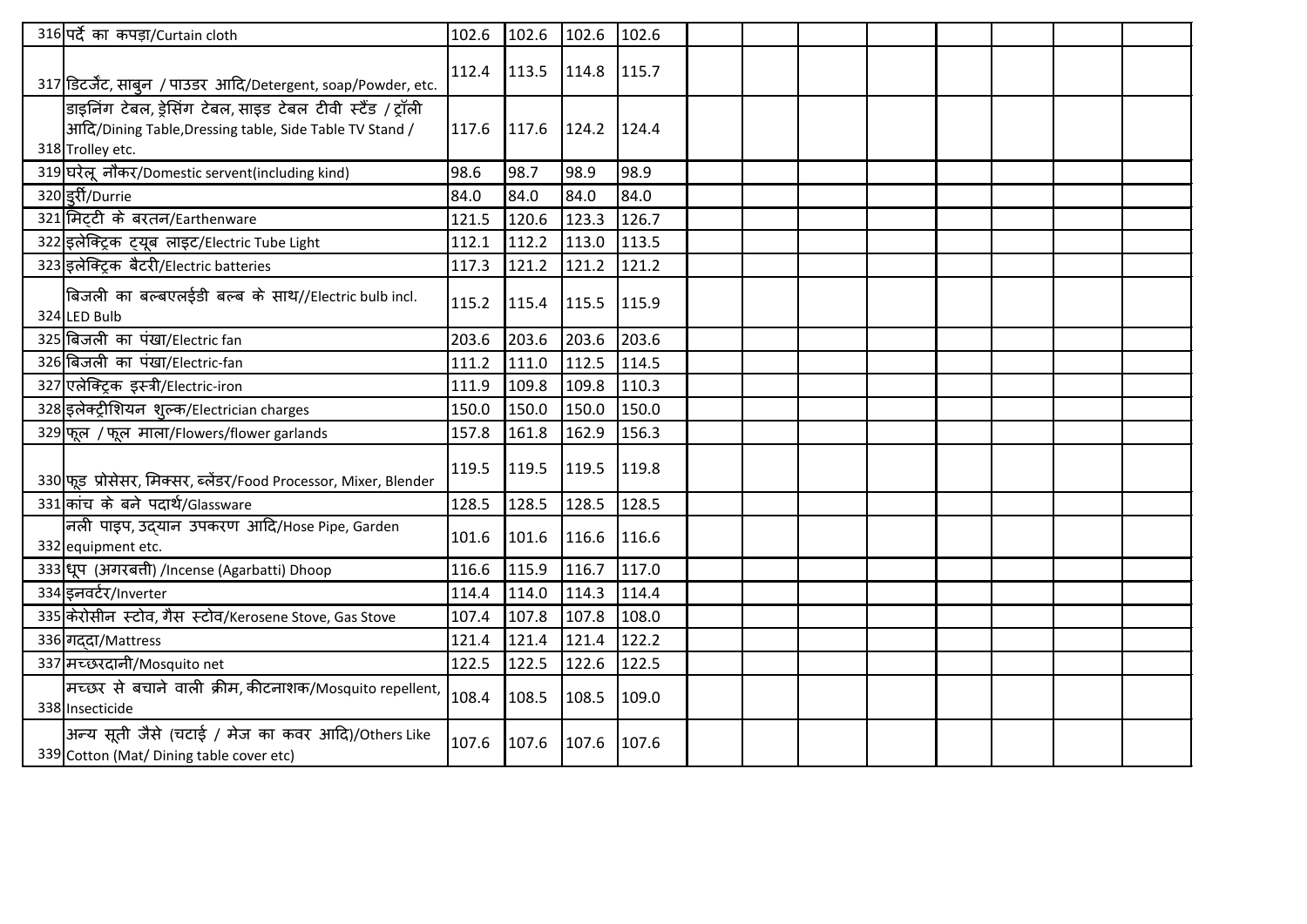| पेंटिंग, ड्राइंग और उत्कीर्णन आदि/Paintings, drawings and<br>340 engravings etc                         | 63.1  | 63.1                | 63.1          | 63.1  |  |  |  |  |
|---------------------------------------------------------------------------------------------------------|-------|---------------------|---------------|-------|--|--|--|--|
| 341 तकिये का आवरण/Pillow cover                                                                          | 126.2 | 126.2               | 126.2         | 126.2 |  |  |  |  |
| 342 रेडिमड़े तकिया/Pillow readmade                                                                      | 123.4 | 123.4               | 123.4         | 123.4 |  |  |  |  |
| प्लास्टिक की कुर्सी, टेबल, स्टूल आदि/Plastic Chair,<br>343 Table, Stool etc.                            | 145.0 | 145.2               | $146.1$ 147.8 |       |  |  |  |  |
| प्लग, स्विच और अन्य विदयुत<br>344 फिटिंग/Plugs, Switches&other electrical fittings                      | 137.2 | 137.2               | 138.9         | 139.3 |  |  |  |  |
| 345 प्रेशर कुकर / प्रेशर पैन/Pressure cooker/pressure pan                                               | 115.1 | 117.3               | 118.0         | 119.9 |  |  |  |  |
| 346 रजाई/Quilt                                                                                          | 125.8 | 126.1               | 127.0         | 129.3 |  |  |  |  |
| 347 फ्रिज/Refrigerator                                                                                  | 109.1 | 109.7               | 110.1         | 110.7 |  |  |  |  |
| 348 रूम फ्रेशनर/Room Freshener                                                                          | 108.0 | 108.0               | 108.0         | 108.7 |  |  |  |  |
| 349 रूम हीटर, ब्लोअर/Room Heater,Blower                                                                 | 149.3 | 149.3               | 149.3         | 149.3 |  |  |  |  |
| 350 सिलाई मशीन/Sewing machine                                                                           | 102.4 | 102.4               | 104.7         | 104.7 |  |  |  |  |
| 351 मसाला डिब्बा/Spice box                                                                              | 300.0 | 300.0               | 300.0         | 300.0 |  |  |  |  |
| 352 स्टेनलेस स्टील के बर्तन/Stainless steel Utensils                                                    | 123.3 | 123.3               | 125.1         | 126.5 |  |  |  |  |
| स्टील अलमीरा, बॉक्स, ट्रंक आदि/Steel Almirah, Box,Trunk<br>353 etc.                                     | 116.4 | 116.4               | 116.8         | 117.6 |  |  |  |  |
| 354 स्टील चेयर, टेबल, स्टूल आदि/Steel Chair, Table, Stool etc.                                          | 127.4 | 129.3               | 129.3         | 129.3 |  |  |  |  |
| स्वीपर, कचरा संग्रह शुल्क/Sweeper, Refuse Collection<br>355 Charges                                     | 131.2 | 131.2               | 131.2         | 132.2 |  |  |  |  |
| 356 टोस्टर, ओवन, ग्रिलर, माइक्रो//Toaster, Oven, Griller, Microwa                                       | 103.9 | 103.9               | $106.1$ 106.1 |       |  |  |  |  |
| टॉयलेट / फ़्लोर क्लीनर (हार्पिक, लिज़ोल, एसिड<br>357 आदि)/Toilet/Floor cleaner(Harpic, Lizol, Acid etc) | 126.2 | 127.0               | 127.5         | 129.5 |  |  |  |  |
| बर्तन धोने की साबुन, तरल, बिजली आदि<br>358 / Utensil Cleansing Bar, Liquid, Power etc                   | 105.5 | 108.4               | 110.5         | 111.4 |  |  |  |  |
| 359 लोहे के बर्तन/Utensil Iron                                                                          | 127.4 | 127.4               | 137.2         | 137.2 |  |  |  |  |
| 360 बर्तन धोने की साब्न/Utensil cleansing bar                                                           | 88.1  | 88.1                | 88.1          | 94.3  |  |  |  |  |
| 361 वॉशिंग मशीन/Washing machine                                                                         | 108.7 | 108.7               | 109.5         | 109.8 |  |  |  |  |
| 362 धुलाई साबुन / सोडा, साबुन Washing soap/soda, Soap chips                                             | 109.9 | 109.2               | $110.2$ 112.1 |       |  |  |  |  |
| 363 पानी का शुधिकरण यंत्र/Water Purifier                                                                | 113.4 | $113.5$ 113.5 113.8 |               |       |  |  |  |  |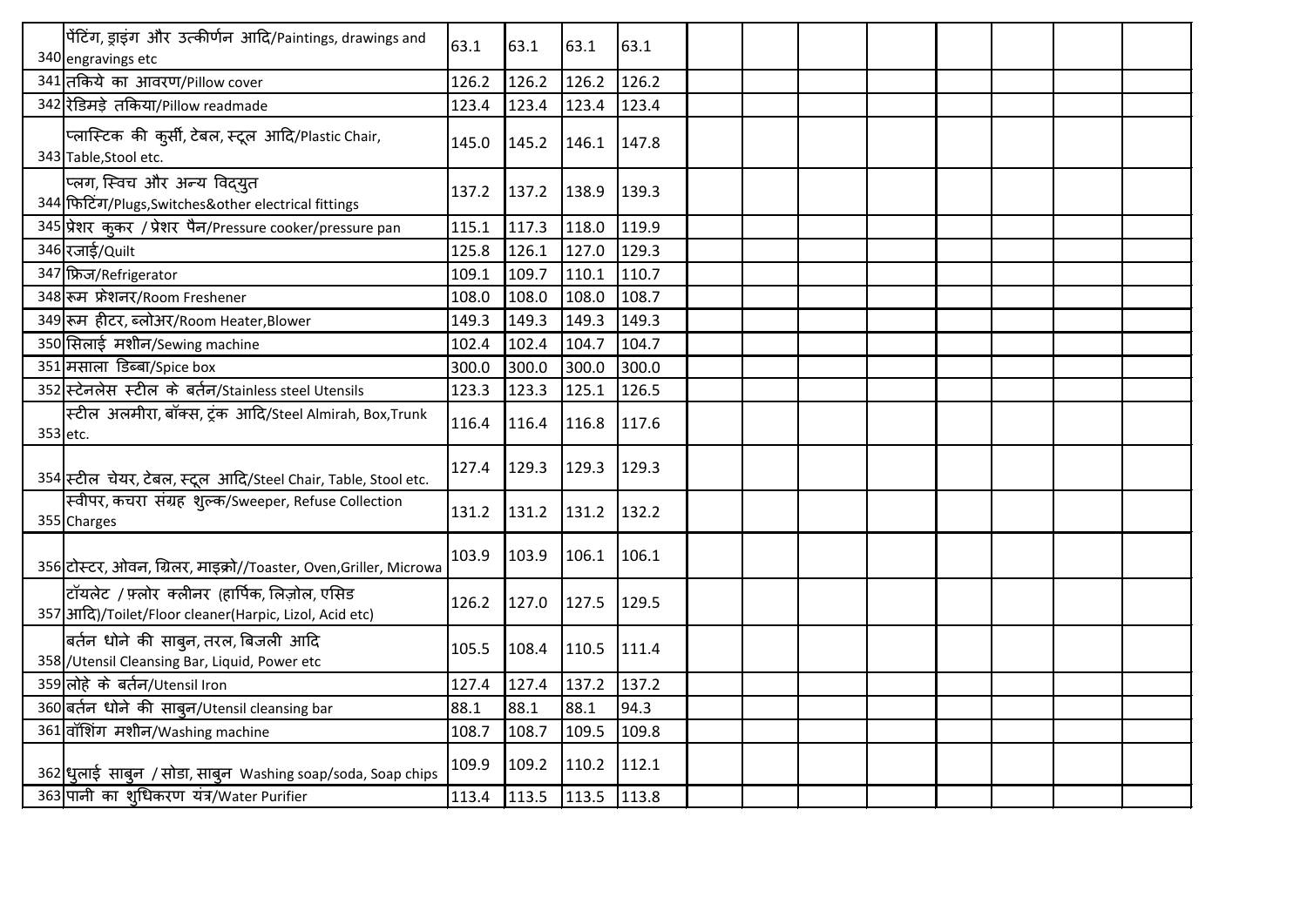| 364 लकड़ी के अलमीरा, बॉक्स आदि/Wooden Almirah, Box etc.                                      | 119.8 | 120.1 | $120.1$ 121.2 |       |  |  |  |  |
|----------------------------------------------------------------------------------------------|-------|-------|---------------|-------|--|--|--|--|
| लकड़ी-कुर्सी, मेज, बेंच, चौकी, तखत आदि/Wooden-Chair,<br>365 Table, Bench, Chouki, Takhat etc | 108.7 | 108.7 | 108.7 108.9   |       |  |  |  |  |
| 366 सोफे (सीटों की संख्या)/sofa-couch (No of seats)                                          | 113.8 | 113.9 | 114.9         | 115.6 |  |  |  |  |
| 367 सीटी स्कैन/CT Scan                                                                       | 90.0  | 90.0  | 90.0          | 90.0  |  |  |  |  |
| 368 कीमोथेरपी/Chemotherapy                                                                   | 100.0 | 100.0 | 100.0         | 100.0 |  |  |  |  |
| 369 दंत चिकित्सकों का शुल्क/Dentists fee                                                     | 159.7 | 159.7 | 159.7         | 159.7 |  |  |  |  |
| 370 डेन्चर/Dentures                                                                          | 121.1 | 121.1 | 121.1         | 121.1 |  |  |  |  |
| 371 डॉक्टर / सर्जन का शुल्क/Doctor's/Surgeon's fee                                           | 150.9 | 152.9 | 153.6         | 155.8 |  |  |  |  |
| 372 ईसीजी शुल्क, इको आदि/ECG Charges, Echo etc.                                              | 116.7 | 116.7 | 116.7         | 116.7 |  |  |  |  |
| 373 कर्मचारी राज्य बीमा/Employees State Insurance cont                                       | 56.1  | 56.1  | 56.1          | 56.1  |  |  |  |  |
| 374 परिवार नियोजन उपकरण/Family Planning devices                                              | 103.5 | 103.5 | 103.5         | 103.5 |  |  |  |  |
| अस्पताल / नर्सिंग होम प्रभार/Hospital/Nursing Home<br>375 Charges                            | 132.5 | 132.6 | 132.6 132.7   |       |  |  |  |  |
| 376 लेबोरेटरी / परीक्षण प्रभार/Laboatory/Testing Charges                                     | 118.7 | 118.7 | 118.7         | 118.7 |  |  |  |  |
| 377 प्रयोगशाला / परीक्षण शुल्क/Laboratory/Testing Charges                                    | 131.8 | 131.7 | 132.3         | 135.3 |  |  |  |  |
| 378 दवा होम्योपैथिकMedicine Homeopathic                                                      | 122.7 | 122.7 | 122.6         | 122.3 |  |  |  |  |
| 379 दवा आयुर्वेदिकMedicine ayurvedic                                                         | 126.2 | 129.7 | 130.7         | 132.0 |  |  |  |  |
| 380 दवाइयाँ/Medicines                                                                        | 114.2 | 114.2 | 114.2         | 114.2 |  |  |  |  |
| 381 अङ्ग्रेज़ी दवाइयाँ/Medicines Allopathic                                                  | 126.1 | 127.2 | 127.7         | 129.0 |  |  |  |  |
| 382 नर्स / दाई का शुल्कNurse/Midwife charges                                                 | 100.0 | 100.0 | 100.0         | 100.0 |  |  |  |  |
| 383 अोपरेशन शुल्क/Operation Charges                                                          | 121.4 | 121.4 | 121.9         | 121.9 |  |  |  |  |
| 384 चश्मा, संपर्क लेंस/Spectacles, Contact lenses                                            | 131.6 | 131.6 | 131.8         | 134.6 |  |  |  |  |
| 385 एक्स-रे शुल्क/X-Ray Charges                                                              | 124.9 | 124.9 | 124.9         | 133.4 |  |  |  |  |
| 386 एक्स-रे / अल्ट्रासाउंड शुल्क/X-Ray/Ultrasound Charges                                    | 124.9 | 125.3 | 125.3         | 125.4 |  |  |  |  |
| 387 ऑटो-रिक्शा, स्कूटर का किराया/Auto-rickshaw, Scooter fare                                 | 143.2 | 141.2 | 141.6 146.8   |       |  |  |  |  |
| 388 साइकिल/Bicycle                                                                           | 116.1 | 116.1 | 117.3 117.2   |       |  |  |  |  |
| 389 बस किराया/Bus fare                                                                       | 133.0 | 134.6 | $135.3$ 135.8 |       |  |  |  |  |
| 390 वाहन के लिए डीजल/Diesel for vehicle                                                      | 165.3 | 165.3 | 167.0         | 183.5 |  |  |  |  |
| इंटरनेट शुल्क साइबर कैफे सहित/Internet charge incl.<br>391 Cyber cafe                        | 114.5 | 114.8 | $114.8$ 115.1 |       |  |  |  |  |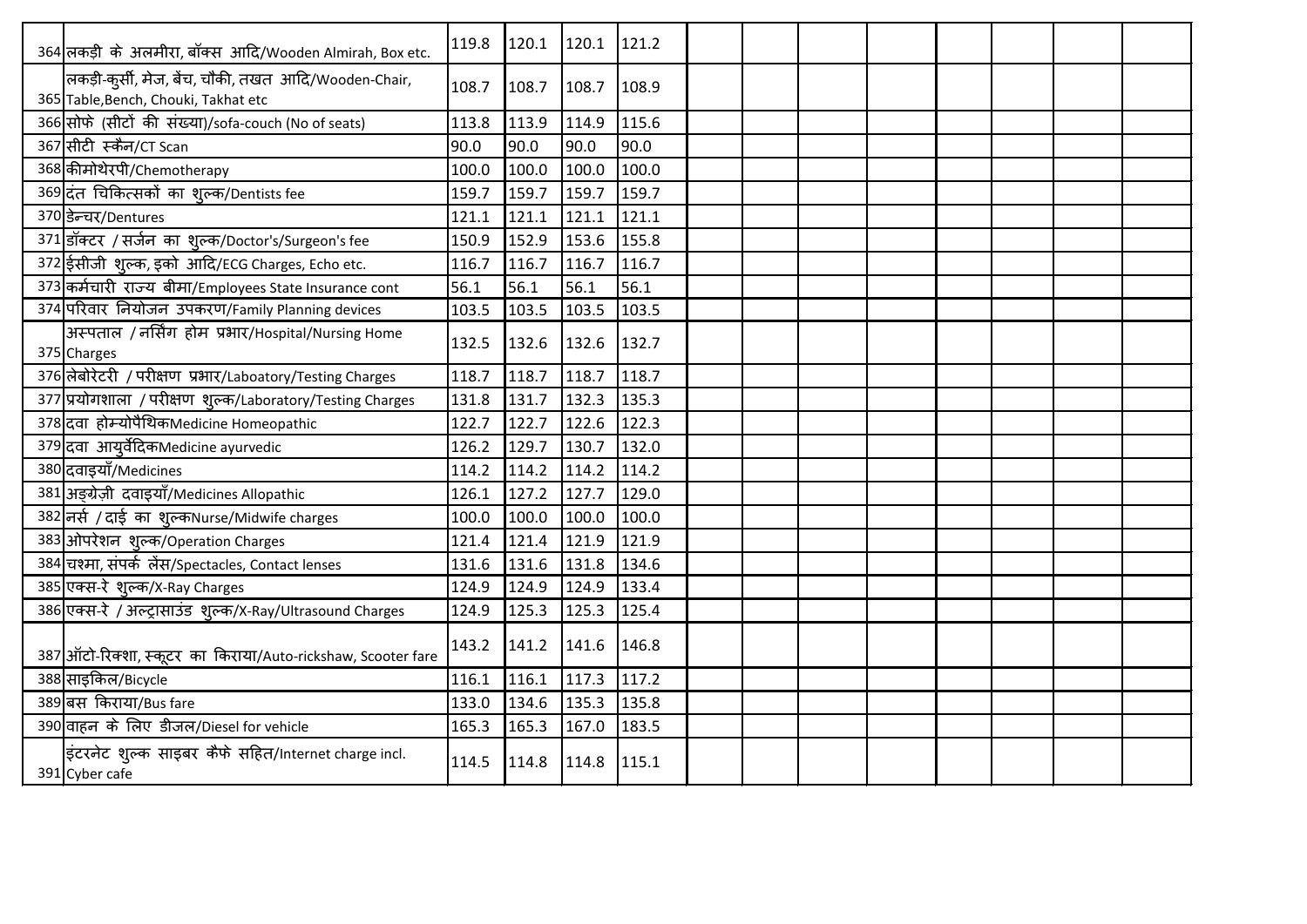| वाहन के लिए ल्ब्रिकेंट और अन्य ईंधन/Lubricants and<br>392 other fuels for vehicle                                                         | 114.5       |               | $114.5$ 116.2 116.2     |       |  |  |  |  |
|-------------------------------------------------------------------------------------------------------------------------------------------|-------------|---------------|-------------------------|-------|--|--|--|--|
| 393 मेट्रो का किराया/Metro fare                                                                                                           | 228.1       | 228.1         | 228.1                   | 201.5 |  |  |  |  |
| 394 मोबाइल हैंडसेट/Mobile Handset                                                                                                         | 105.0       | 105.3         | $105.6$ 107.2           |       |  |  |  |  |
| 395 मनी ऑर्डर शुल्क/Money Order Charges                                                                                                   | 100.0       | 100.0         | $100.0$ 100.0           |       |  |  |  |  |
| 396 मोटर कार, जीप, वैन आदि/Motor Car, Jeep, Van etc.                                                                                      | 112.2       | 112.2         | $112.4$ 112.5           |       |  |  |  |  |
| मोटर-साइकिल, स्कूटर, मोपेड आदि/Motor-cycle, Scooter,<br>397 Moped etc                                                                     | 127.4       | 128.0         | $130.0$ 131.9           |       |  |  |  |  |
| अन्य बाह्य उपकरणों और सॉफ्टवेयर सहित पर्सनल<br>कंप्यूटर / लैपटॉप/Personal Computer/Laptop including<br>398 other peripherals and software |             |               | 101.3 101.2 101.6 101.6 |       |  |  |  |  |
| 399 वाहन के लिए पेट्रोल/Petrol for vehicle                                                                                                | 155.9       | 155.9         | $157.5$ 170.3           |       |  |  |  |  |
| डाक-साधारण / रिजिस्टरी / स्पीड पोस्ट / कूरियरPostage-<br>400 Ordinary/Regd/Speed post / Courier                                           | 102.2       | 102.2         | $102.2$ 102.2           |       |  |  |  |  |
| 401 रेल का किरायाRail fare                                                                                                                | 126.9       | $127.2$ 128.0 |                         | 129.8 |  |  |  |  |
| व्यक्तिगत परिवहन की मरम्मत /सर्विस/ रखरखाव<br>शुल्कRepair / Services / Maintenance charges of personal<br>402 transport                   |             |               | 141.0 141.7 142.0 144.3 |       |  |  |  |  |
| रिक्शा का किराया, साइकिल किराया/Rickshaw fare, Bicycle<br>403 hire                                                                        |             |               | 135.2 135.2 135.2 141.8 |       |  |  |  |  |
| 404 स्कूल बस / वैन का किराया/School bus/van fare                                                                                          | 131.2 131.6 |               | 131.6                   | 132.7 |  |  |  |  |
| 405 टैक्सी का किराया/Taxi fare                                                                                                            | 131.8 132.1 |               | 146.4                   | 146.6 |  |  |  |  |
| 406 सैंडलाइन टेलीफोन शुल्क/ Telephone charges landline                                                                                    | 100.4       | 100.4         | 98.6                    | 98.6  |  |  |  |  |
| 407 टेलीफोन मोबाइल शुल्क/Telephone charges mobile                                                                                         | 112.7       | 112.8         | $116.4$ 117.1           |       |  |  |  |  |
| 408 टेलीफोन, टेलीफैक्स यंत्र/Telephone,Telefax Instrument                                                                                 | 115.5 115.5 |               | $115.5$ 115.5           |       |  |  |  |  |
| 409 टायर और ट्यूब/Tyres and Tubes                                                                                                         | 118.7       | 118.9         | 118.9                   | 118.9 |  |  |  |  |
| 410 आदि/CD, DVD, Audio/Video Cassette, etc.                                                                                               | 151.1       | 151.1         | 151.1                   | 151.1 |  |  |  |  |
| 411 केबल टीवी / डीटीएच शुल्क/Cable TV/DTH Charges                                                                                         | 119.8       | 119.9         | $120.4$ 121.4           |       |  |  |  |  |
| 412 केबल / डीटीएच लगाना / Cable/DTH Installation                                                                                          | 98.3        | 98.4          | 98.4                    | 98.4  |  |  |  |  |
| कैमरा और फोटोग्राफिक उपकरण/Camera and photographic<br>413 equipment                                                                       | 100.0       | 100.0         | 100.5 101.1             |       |  |  |  |  |
| 414 केरम बोर्ड/Carrom board                                                                                                               |             |               | 112.4 112.4 112.4 112.4 |       |  |  |  |  |
| 415 सिनेमा बालकनी/Cinema Balcony                                                                                                          | 134.2       | 134.2         | 134.8                   | 140.6 |  |  |  |  |
| 416 सिनेमाघर/Cinema Hall                                                                                                                  | 195.9       | 196.9         | $198.3$ 201.4           |       |  |  |  |  |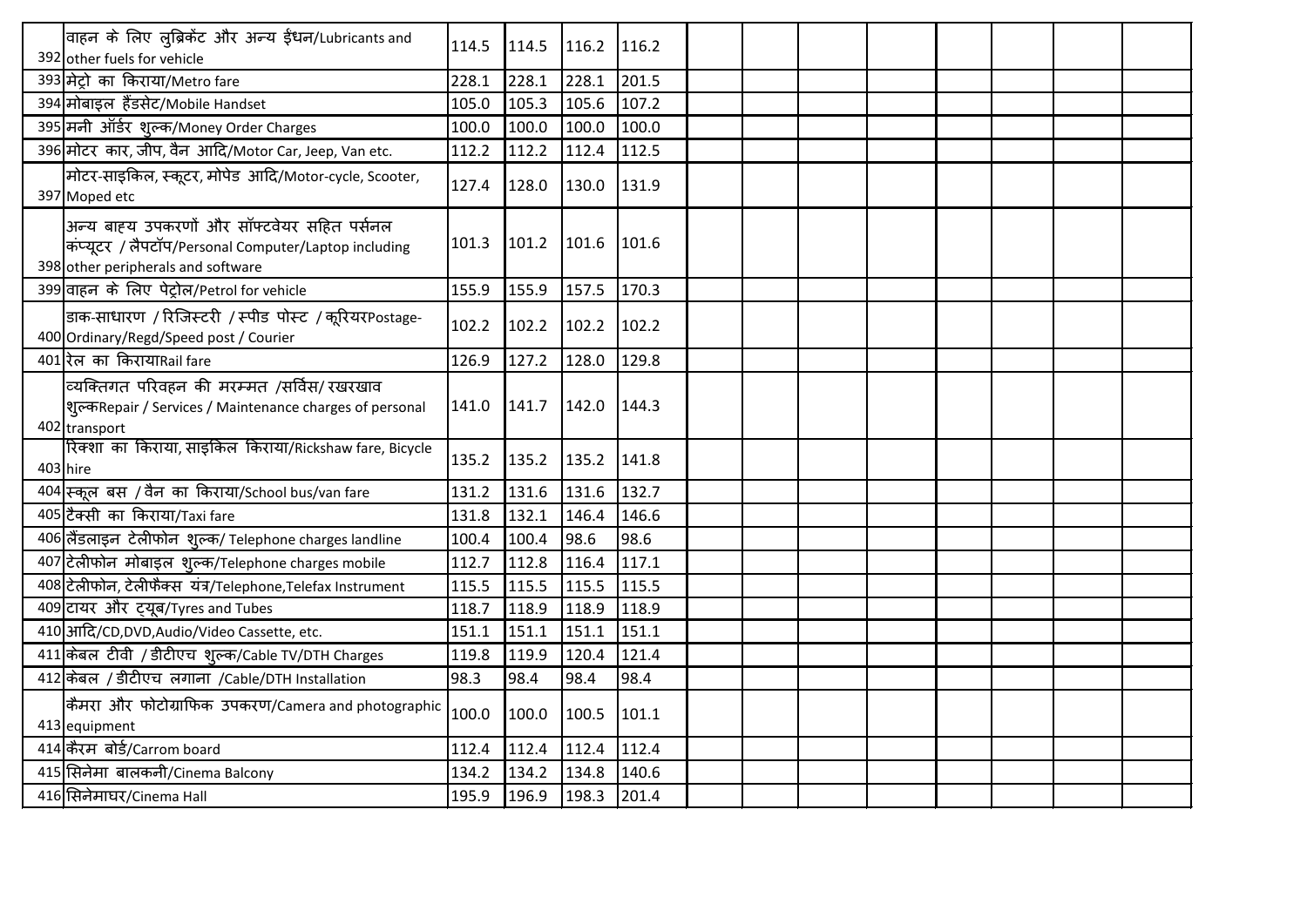| 417 एलईडी टीवी / टेलीविजन/LED TV / Television                                                 | 93.5  | 93.7                    | 93.9  | 94.2  |  |  |  |  |
|-----------------------------------------------------------------------------------------------|-------|-------------------------|-------|-------|--|--|--|--|
| 418 बहुभागी/Multiplex                                                                         | 99.1  | 100.3                   | 101.2 | 101.5 |  |  |  |  |
| 419 संगीत उपकरण/Musical Instruments                                                           | 104.0 | 104.0                   | 104.0 | 104.0 |  |  |  |  |
| 420 फोटोग्राफिक व्यय/Photographic expenses                                                    | 136.5 | 136.7                   | 136.9 | 139.4 |  |  |  |  |
| 421 रेडियो, ट्रांजिस्टर, टेप रिकॉर्ड/Radio, Transistor, Tape Record                           | 199.3 | 199.3                   | 199.3 | 199.3 |  |  |  |  |
| रिक्रिएशन ड्यूरेबल्स की मरम्मत और रखरखाव/Repair and<br>422 maintenance of recreation durables | 108.8 | 108.8                   | 108.8 | 108.8 |  |  |  |  |
| 423 सेट टॉप बॉक्स/Set top Box                                                                 | 40.3  | 40.3                    | 40.3  | 40.3  |  |  |  |  |
| 424 खेल का सामान, खिलौने आदि/Sports goods, Toys, etc.                                         | 114.7 | 115.9                   | 116.0 | 116.8 |  |  |  |  |
| 425 वीसीडी / डीवीडी किराया /VCD/DVD hire(incl. Instrument)                                    | 116.7 | 116.7                   | 116.7 | 116.7 |  |  |  |  |
| 426 वीसीआर / वीसीडी / डीवीडी प्लेयर/VCR/VCD/DVD player                                        | 110.5 | 110.5                   | 110.7 | 111.5 |  |  |  |  |
| 427 पुस्तकें और पत्रिकाएँ-मौलिक/Books and Journals-First hand                                 | 125.7 | 128.3                   | 128.3 | 128.3 |  |  |  |  |
| 428 पुस्तकें-कॉलेज / विश्वविद्यालय/Books-College/University                                   | 116.3 | 116.3                   | 116.3 | 116.3 |  |  |  |  |
| 429 पुस्तकें-स्कूल / आईटीआईBooks-School/ITI                                                   | 111.8 | 111.8                   | 111.7 | 111.7 |  |  |  |  |
| किंप्यूटर प्रशिक्षण पाठ्यक्रम शुल्क/Computer Training<br>430 course fee                       | 108.0 | 108.0                   | 108.0 | 107.1 |  |  |  |  |
| 431 छात्रावास या बोर्डिंग शुल्क/Hostel or boarding charges                                    | 112.3 | 112.3                   | 112.3 | 112.3 |  |  |  |  |
| 432 समाचार पत्र और आवधिक/Newspapers and Periodicals                                           | 124.1 | 124.1                   | 125.2 | 125.7 |  |  |  |  |
| 433 उपयांकन प्रभार/Photocopying Charges                                                       | 135.8 | 135.8                   | 135.8 | 138.4 |  |  |  |  |
| 434 प्राइवेट ट्यूटर, कोचिंग सेंटर/Private Tutor, Coaching Centre                              | 122.9 | 124.9                   | 124.9 | 124.6 |  |  |  |  |
| 435 स्कूल बस फीस/SCHOOL BUS FEE                                                               | 159.0 | 159.0                   | 159.0 | 159.0 |  |  |  |  |
| 436 स्टेशनरी-सभी प्रकार/Stationery-all kinds                                                  | 115.4 | 115.7                   | 116.6 | 117.6 |  |  |  |  |
| ट्यूशन और अन्य फीस-कॉलेज/Tuition and other fees-<br>437 College                               | 125.9 | 125.9                   | 125.9 | 125.9 |  |  |  |  |
| ट्यूशन और अन्य फीस-स्कूल /आईटीआई/Tuition and<br>438 other fees-School/ ITI                    | 111.7 | 111.7                   | 111.6 | 111.6 |  |  |  |  |
| 439 घड़ी, कलाई घड़ी/Clock, Wrist watch                                                        | 111.5 | $111.5$ 113.2 113.7     |       |       |  |  |  |  |
| 440 कंघी / हेयर ब्रश/Comb/Hair brush                                                          |       | 112.5 112.5 112.5 112.5 |       |       |  |  |  |  |